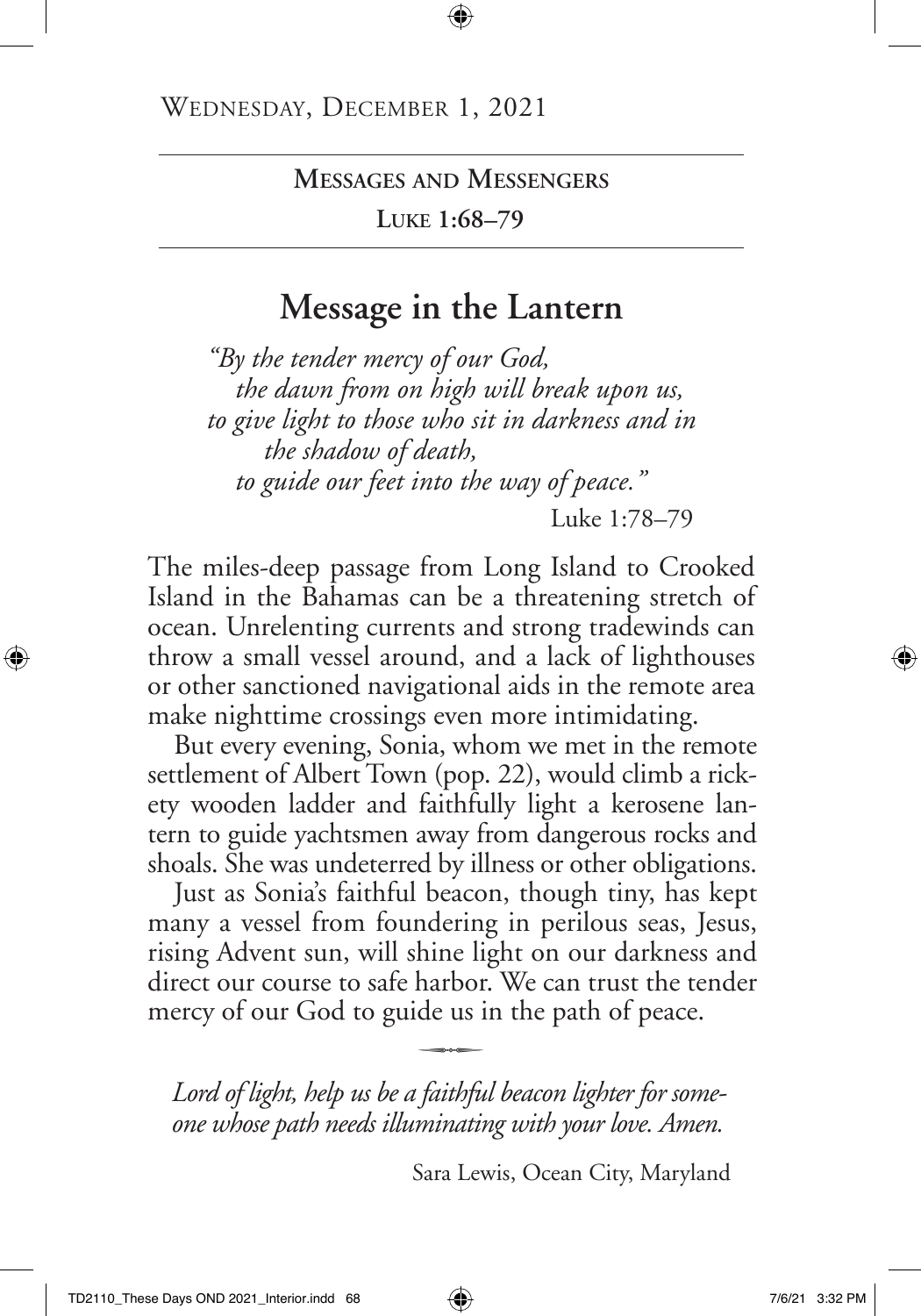**Luke 1:68–79**

## **Message in the Waiting**

*Praise be to the Lord, the God of Israel, because he has come to his people and redeemed them.*

Luke 1:68 (NIV)

We are experiencing two seasons at once—a liturgical season of preparation and an indeterminate epidemiological season as we deal with the impacts of the COVID-19 pandemic. The first, we wait for eagerly; the second, we wait in. So what does Advent teach us about adversity? Zechariah's song from Luke paints a picture to give us perspective on the pandemic and a focus for Advent.

LOOK UP: "Praise be to the Lord" (v. 68), giving God glory in the midst of the mess.

LOOK BACK: "Remember his holy covenant" (v. 72), recalling that God is faithful to us.

LOOK OUT: God will "enable us to serve him without fear" (v. 74), to use the time to find new ways to serve him.

LOOK AHEAD: He will "guide our feet into the path of peace" (v. 79), as we ask not to get out of the distress but to determine what he wants us to get out of it.

 $\overline{\phantom{aa}}$ 

*Rising Sun, shine on us as we lift our eyes to your deliverance from darkness. Help us to be watchful in the waiting and prepared for your presence. Amen.*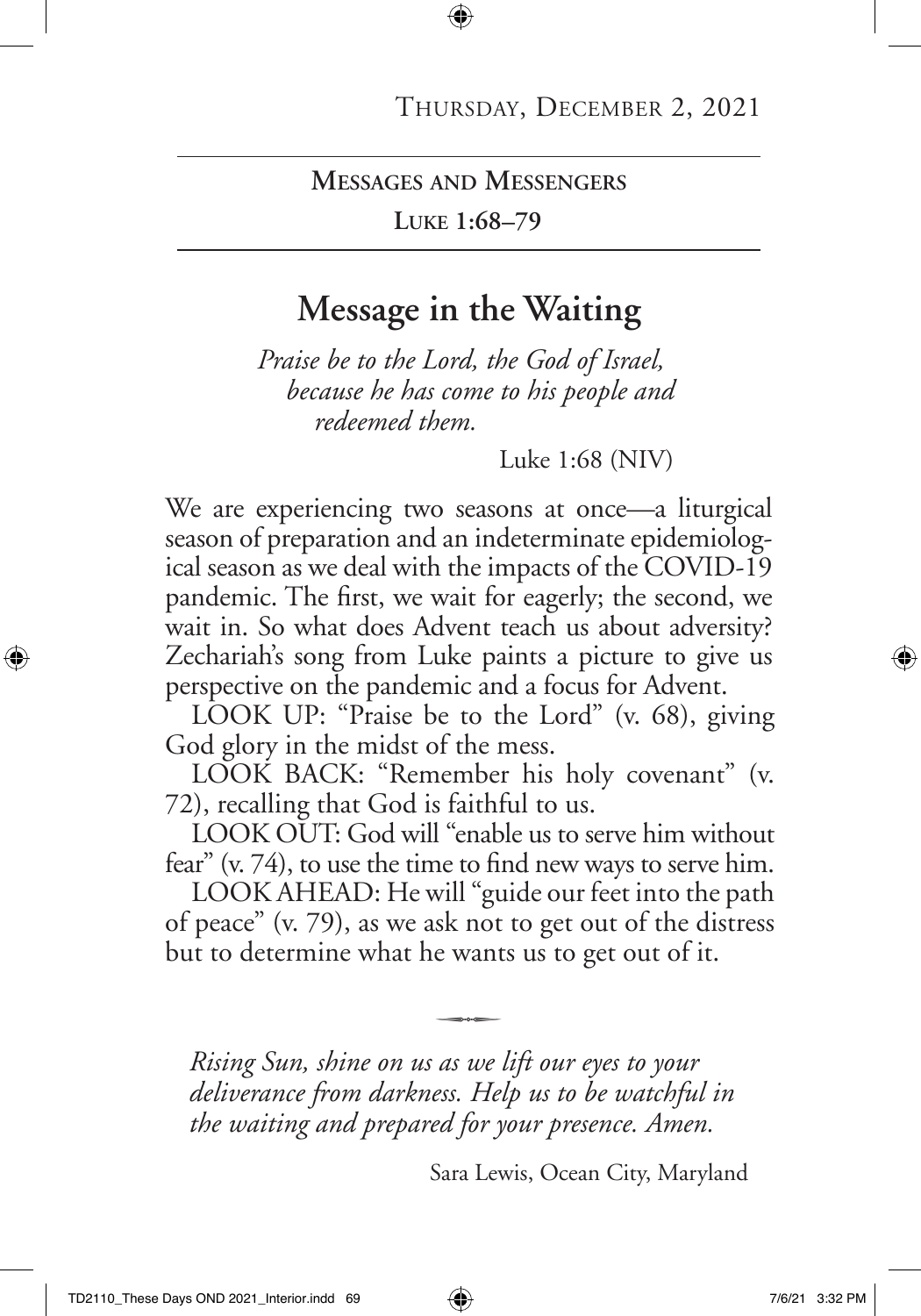**Luke 3:1–6**

## **Message in the GPS**

*The crooked roads shall become straight, the rough ways smooth.* 

Luke 3:5b (NIV)

When her plans took a circuitous trip, ending the way God intended rather than the way she planned, my friend Floydie always used to say with a smile, "God draws straight with crooked lines."

Look back at the route planning of your own life. Is it an intentional straight line to God's heart? Probably not. Mine certainly hasn't been! I'm still on the winding journey. Where have we met dead ends? Come to forks? Found ourselves at a roadblock? What's been your biggest detour? Can you look back and see God's hand guiding and rerouting you when you weren't at the wheel?

Only God can make the crooked lines of our life's trajectory into a straight line to Bethlehem. Only the Holy Spirit can fill in the valleys, level the mountains, and straighten the curves as we join the Advent procession to meet his majesty. q

*Heavenly route planner, reset our spiritual GPS to your best route—not the shortest or the quickest but the one you have plotted to take us to our ultimate destination where "all people will see God's salvation" (v. 6, NIV). Amen.*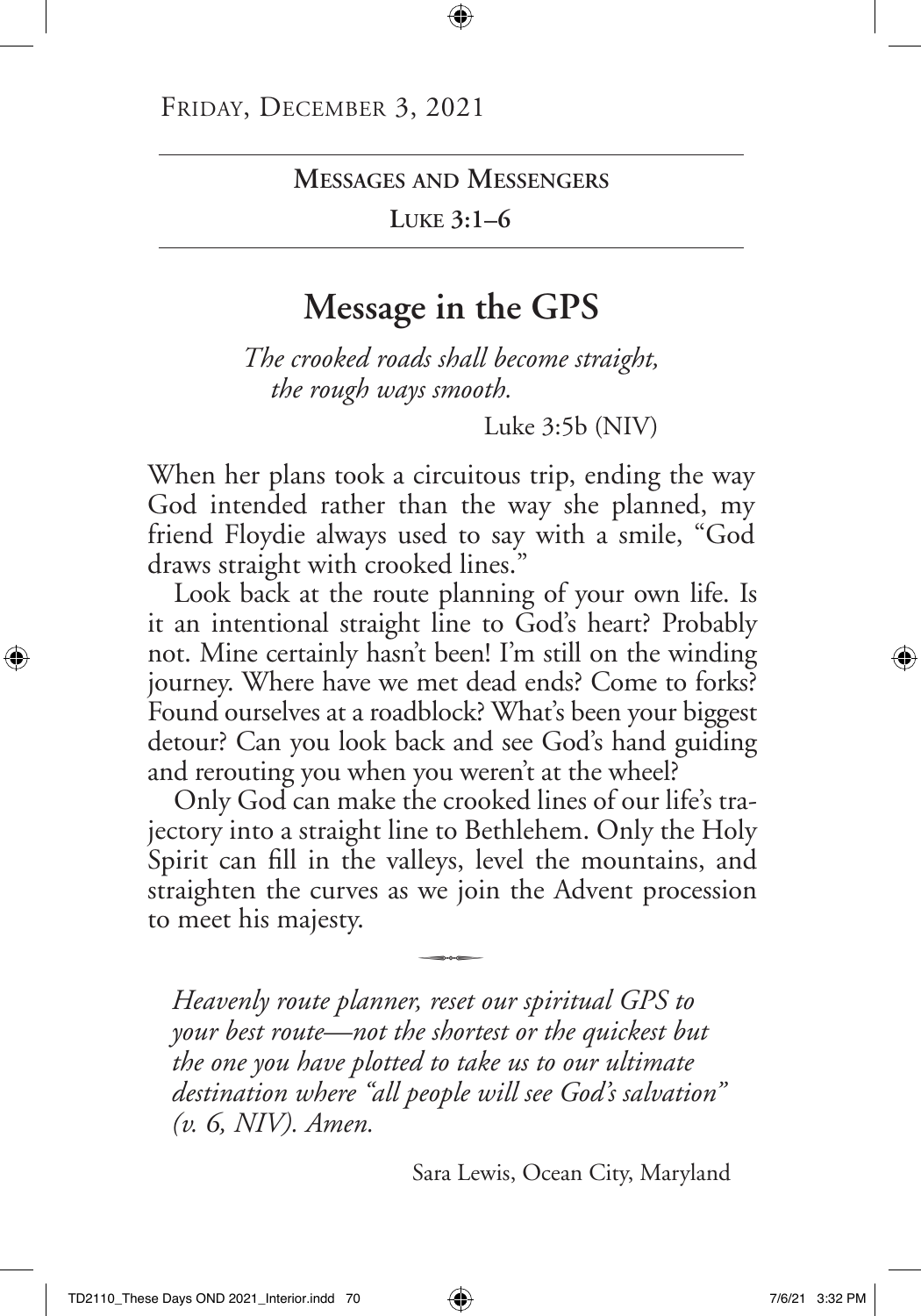#### **Luke 3:1–6**

### **Message in Our Story**

*As it is written in the book of the words of Isaiah the prophet: "A voice of one calling in the wilderness, 'Prepare the way for the Lord, make straight paths for him.'"*

Luke 3:4 (NIV)

We all have a story, and every story matters to God. We can see how the script for John, known as the Baptist or Baptizer, started seven centuries before he was born, when Isaiah prophesied a voice crying out to ready a parade route in the desert for the Messiah.

John doesn't appear on the world stage until just before the Advent of Jesus' birth. Scripture outlines his story: he was born to aging parents, the cousin of Jesus; he urged repentance and mercy; he jump-started Jesus' ministry with baptism; he was beheaded for speaking truth to power.

Like John, the plot for our individual stories goes back infinitely to the time before time, when God wove our chapters into his big picture. He knows the plans he has for us (Jer. 29:11) and has already written our narrative. It's not about my story but how it intersects with God's story. q

*Lord of our stories, show us our part in your larger story. Help us to be the noble character you choose for us to play, for your glory. Amen.*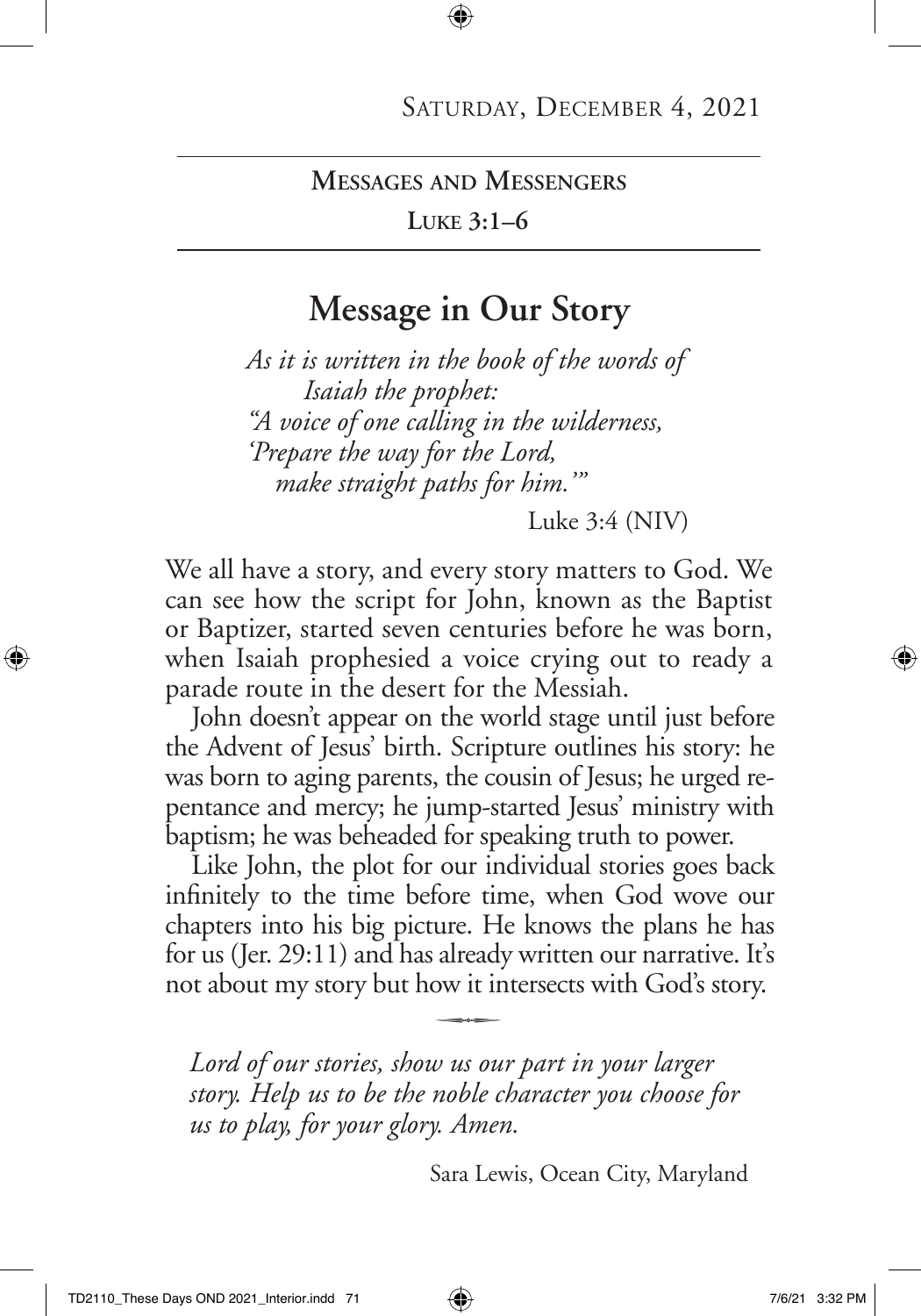**Comfort and Joy Zephaniah 3:14–20**

# **Rainbow of Comfort**

*He will rejoice over you with gladness, he will renew you in his love; he will exult over you with loud singing.*  Zephaniah 3:17b

Our family was preparing for a long overnight sail from the Dry Tortugas back to mainland Florida, the end of our Christmas vacation. Leaving Loggerhead Cay before sunset, we set sail in a stiffening breeze and building seas, salty spray flying. My anxiety grew with each swell. As I climbed from the galley with steaming bowls of stew for the crew, I looked forward. The fiery sun was melting into the watery horizon. Each time the sharp bow plunged through a cresting wave, the spray refracted the angled sunlight, sending up a beautiful rainbow. Astounded, I sent up a prayer of thanks for comfort and renewed courage for the night's sail.

God's messengers for us are not always people, like John the Baptist was. God sends us signs in unique ways, such as by dispersing the spectrum of light. Since that long-ago cruise, I have learned to look for God's messengers in turbulent waters and thank him for his presence and peace in the moment.

*Creator of the rainbow, thank you for your couriers of encouragement in the midst of troubled seas. Open our hearts to receive them with comfort and trust. Amen.*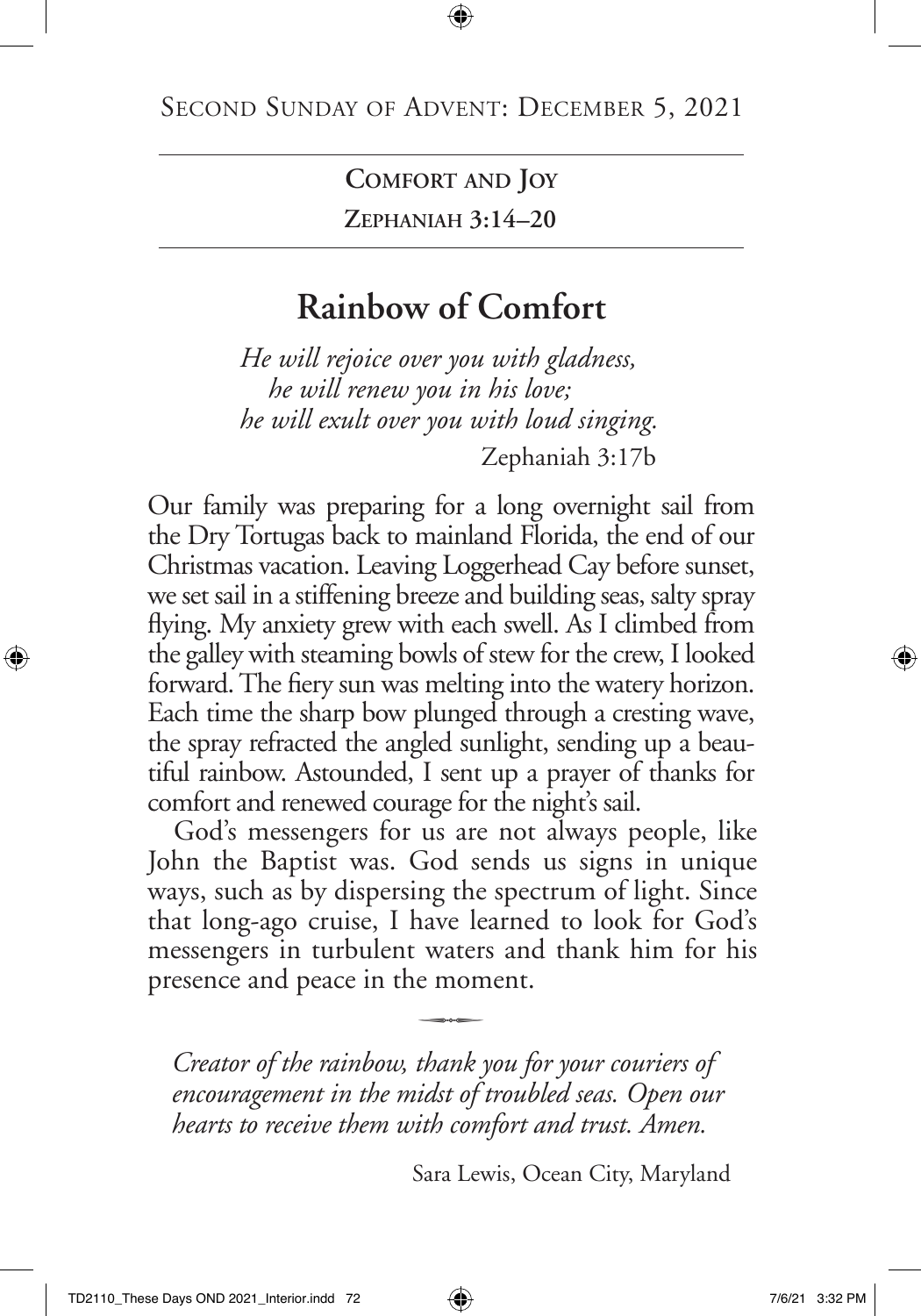### **Comfort and Joy Zephaniah 3:14–20**

## **A Comforting Hand to Guide Us**

*Do not fear . . . . . . . . . The Lord, your God, is in your midst.* Zephaniah 3:16b–17a

Our friend Tammy exchanged Maryland snow for a balmy January week sailing with us in the Bahamas, so we decided to show her the joys of snorkeling.

Our local friend Richard, a master diver, agreed to be Tammy's guide to the world below the surface. He was practiced at introducing novices to God's underwater creation. Gently, he helped her into the clear, warm sea.

She quickly built confidence and found the rhythm of diving amid sea fans, fish, and coral. Soon she was twirling around by herself with confidence.

Later we noted the parallel with putting our hand in the hand of Jesus. As our guide, he takes us to places of beauty and steers us away from harm. Our fears dissolve in his presence as he opens a new world through spiritual lenses.

*Lord of all creation, thank you for being with us in uncertain times. Our fears melt in your strong grip as you calm us with your love and rejoice over us with song. Amen.*

 $\overline{\phantom{aa}}$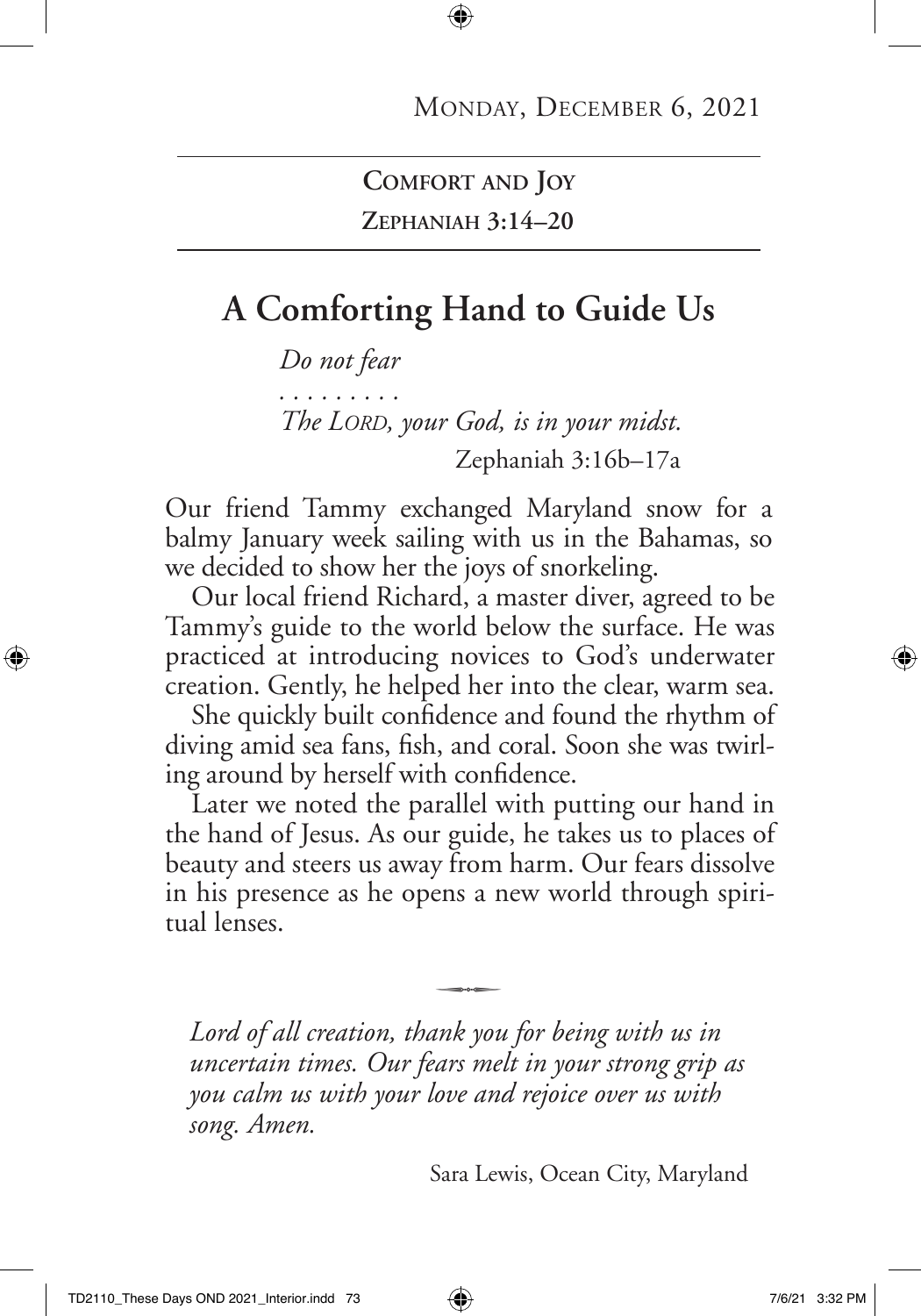**Comfort and Joy**

**Philippians 4:4–7**

# **Joy in the Moment**

*Rejoice in the Lord always. I will say it again: Rejoice!* 

Philippians 4:4 (NIV)

The photograph captures a brief moment: beaming Debbie and two handsome uniformed chaps, an airstrip in the background, jet smoke still lingering. Dennis had snapped the perfect scene of an unplanned stop at the spectacular Thunderbirds practice for the Daytona Air Show.

Two crewmen came unexpectedly to the fence after takeoff to share stories of the iconic air-force-flying team. When Dennis tells the story of the delightful young lads and their chat, his enthusiasm is contagious. In the retelling, he celebrates the pleasure of the moment. It was not a dramatic climb of Machu Picchu or a descent into the Grand Canyon but a serendipitous moment of delight.

The lesson for me is in the commemorating and sharing of joy, in stopping with gratitude for precious gifts. That's the joy of the Lord. It is how we bless him, praise him, and thank him for his presence with us (and presents for us) in our minor snapshots and our grand murals. q

*God of all our moments, thank you for reminding us of the many ways you continually smile on us and rejoice over us with gladness (Zeph. 3:17). Amen.*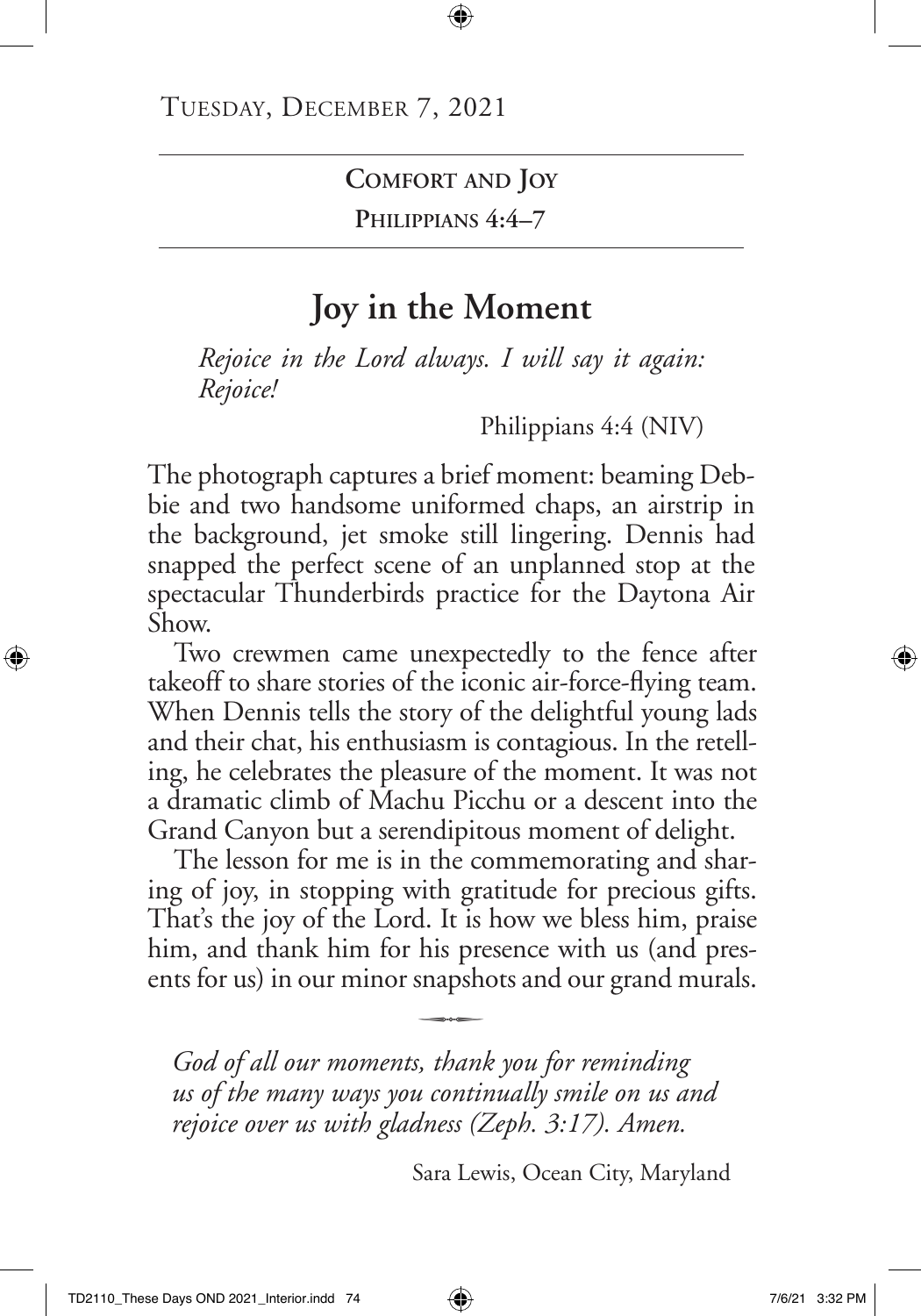**Comfort and Joy**

**Philippians 4:4–7**

## **Do Not Fret!**

*Do not worry about anything, but in everything by prayer and supplication with thanksgiving let your requests be made known to God.*

Philippians 4:6

Nine-year-old Anna joined me on the front porch for a morning café au lait. Hers was more cream and sugar than coffee. Including her in my devotion, I read aloud Psalm 37:1–8, which is similar to today's verse in its admonition against fretting and worrying. My cherished granddaughter seemed engaged but made no comment. I thought she had missed the psalmist's intent or was perhaps daydreaming. Then she surprised me by saying, "Do not fret, do not fret, do not fret. So, Gram," she said as she put her hands on her hips, "did you get the point?"

I love how our creative God underscores important lessons to us in imaginative ways. Anna indelibly imprinted a picture that I would guard in my heart always as a reminder not to worry.

Paul's message helps calm me further with the challenge to replace anxiety with prayer, grumbling with gratitude, and panic with peace.

*Creative maker of images, help us to reframe our worry with worship, our problems with praise. Amen.*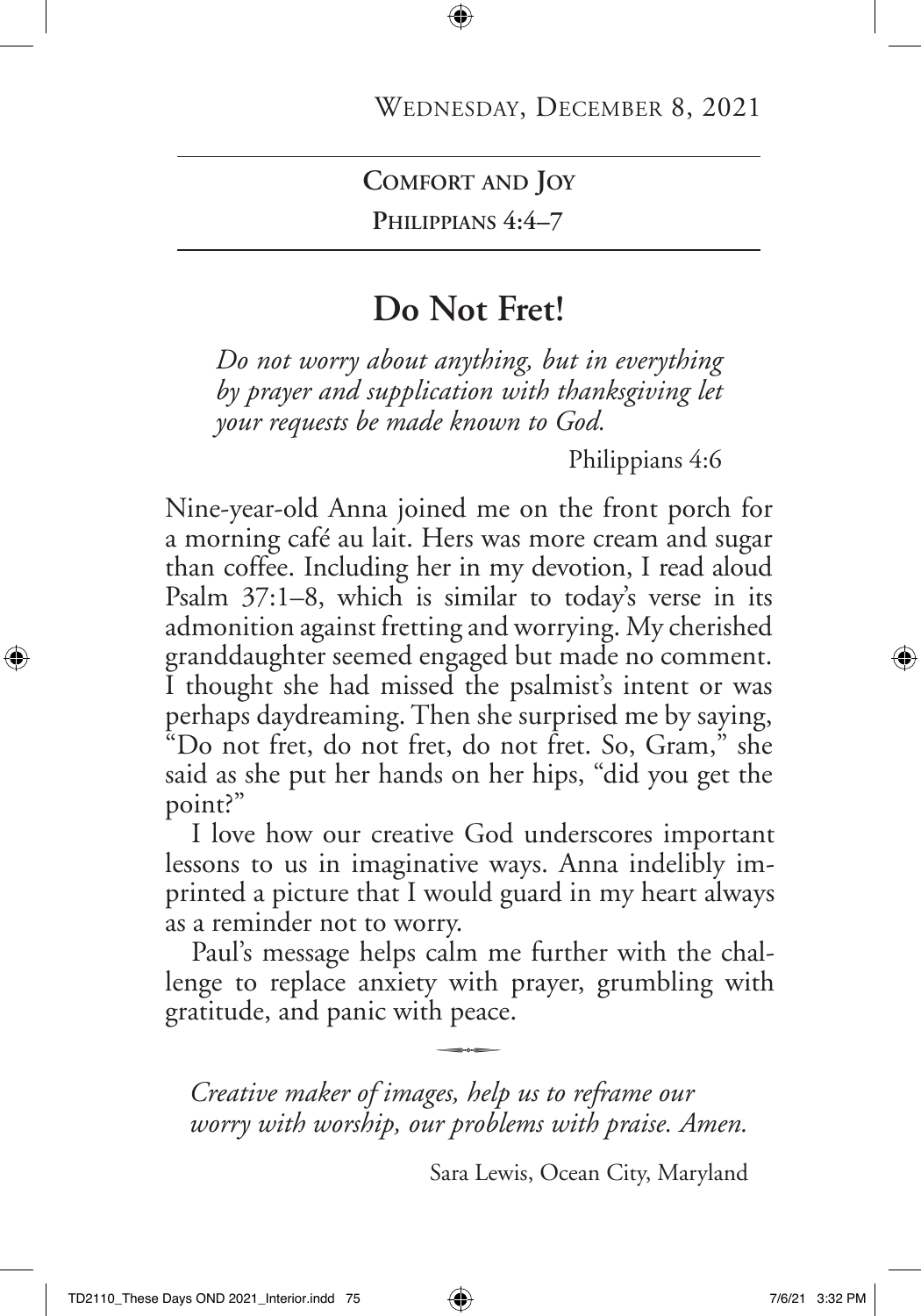### **Comfort and Joy Philippians 4:4–7**

# **Aligning with God through Prayer**

*Let your requests be made known to God. And the peace of God, which surpasses all understanding, will guard your hearts and your minds in Christ Jesus.*

Philippians 4:6b–7

What is prayer? That's a silly question. Of course, you know what prayer is . . . or do you? What is your oneword definition? For me, that one word is *alignment.*

After decades of being called to pray as an intercessor for others, I have dipped my cup into the endless well of prayer and am still thirsty to know more. The meaning of prayer is as fluid and alive as God's Word. First, I have learned what prayer is *not.* It is not just a wish or a hope or a longing, or ordering from God like one would from a waiter, or even simple meditation or contemplation.

My memory prompt for true Christian prayer is WWJT. I pray to be aligned with God's *will* and *word*, in *Jesus*' name, and in God's *timing*: WWJT. Each part is crucial to authentic prayer. The peace of God that Paul speaks of will indeed guard our hearts and minds when our prayers are in alignment with God's heart.

*Jesus, our first intercessor, we pray in your name, not only asking but also listening for God's will and word, knowing that God will answer in God's perfect timing. Amen.*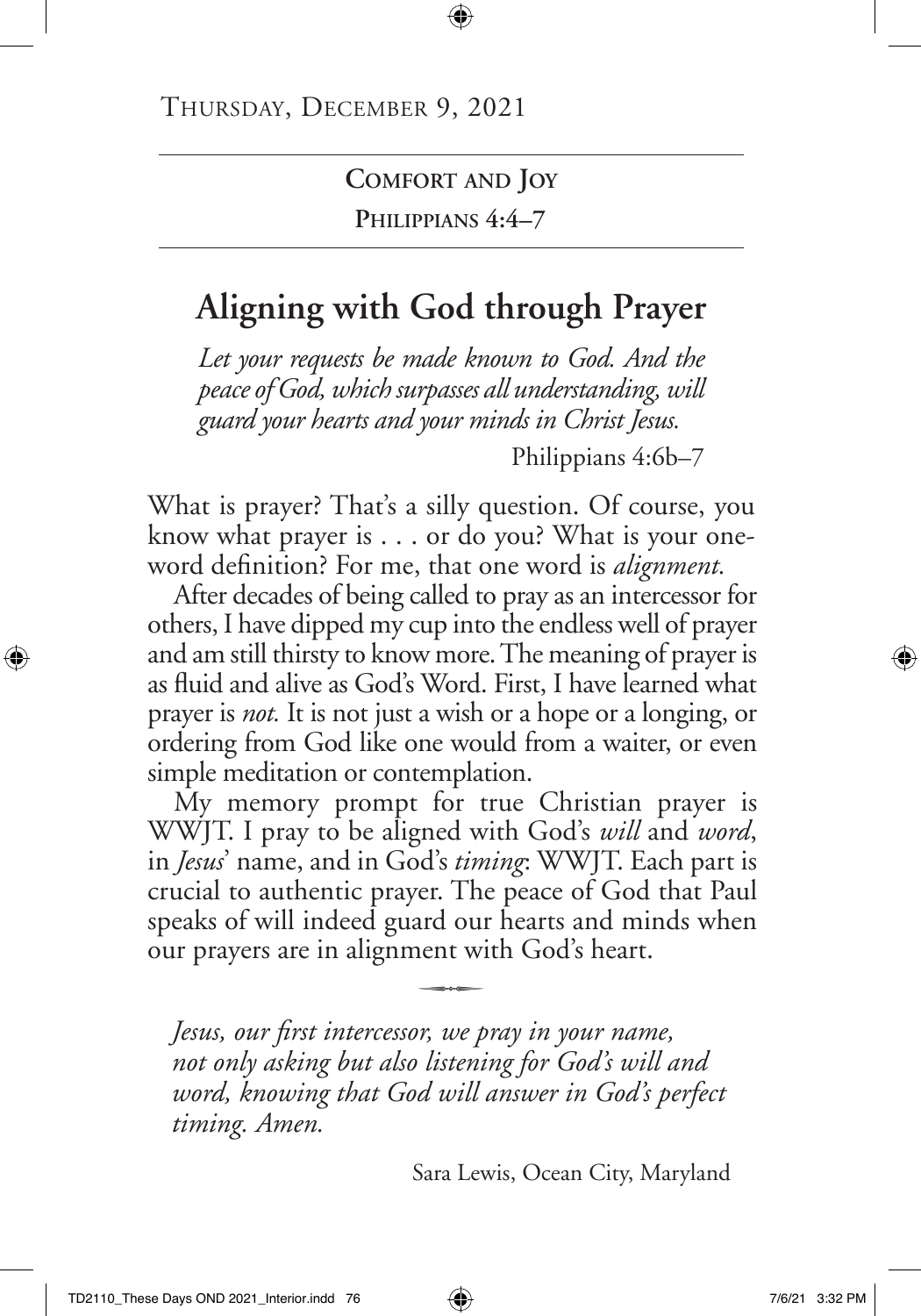**Comfort and Joy**

**Luke 3:7–18**

## **Weeds and Seeds**

*Produce fruit in keeping with repentance.* Luke 3:8 (NIV)

I am already looking at seed catalogs and thinking about my spring vegetable garden. I am also planning to invest in weed preventer and a hoe for chickweed and crabgrass.

John the Baptist knew about seeds and weeds too. As designated advance Advent team for the Messiah, he took on the job of preparing the way with fervor. Before the turnaround (Greek, *metanoia*) could occur, John had a specific list of weeds to uproot: making excuses, entitlement, favoritism, stinginess, cheating, extortion, false accusations, discontent—not major commandment breakers like murder and adultery, but certainly in the categories of stealing and false testimony.

Only after eradicating the weeds could they hope to harvest good fruit: responsibility, impartiality, generosity, honesty, fairness, justice, contentment.

What uprooting do you need to do to prepare the soil of your heart for God's plentiful harvest? What weeds are keeping you from planting and gathering abundantly?

*Lord of the harvest, show us the undesirable plants in the garden of our hearts, offenses that choke out the bounty you want us to yield. Prepare us to be fruitful and faithful for the Advent of your Son. Amen.*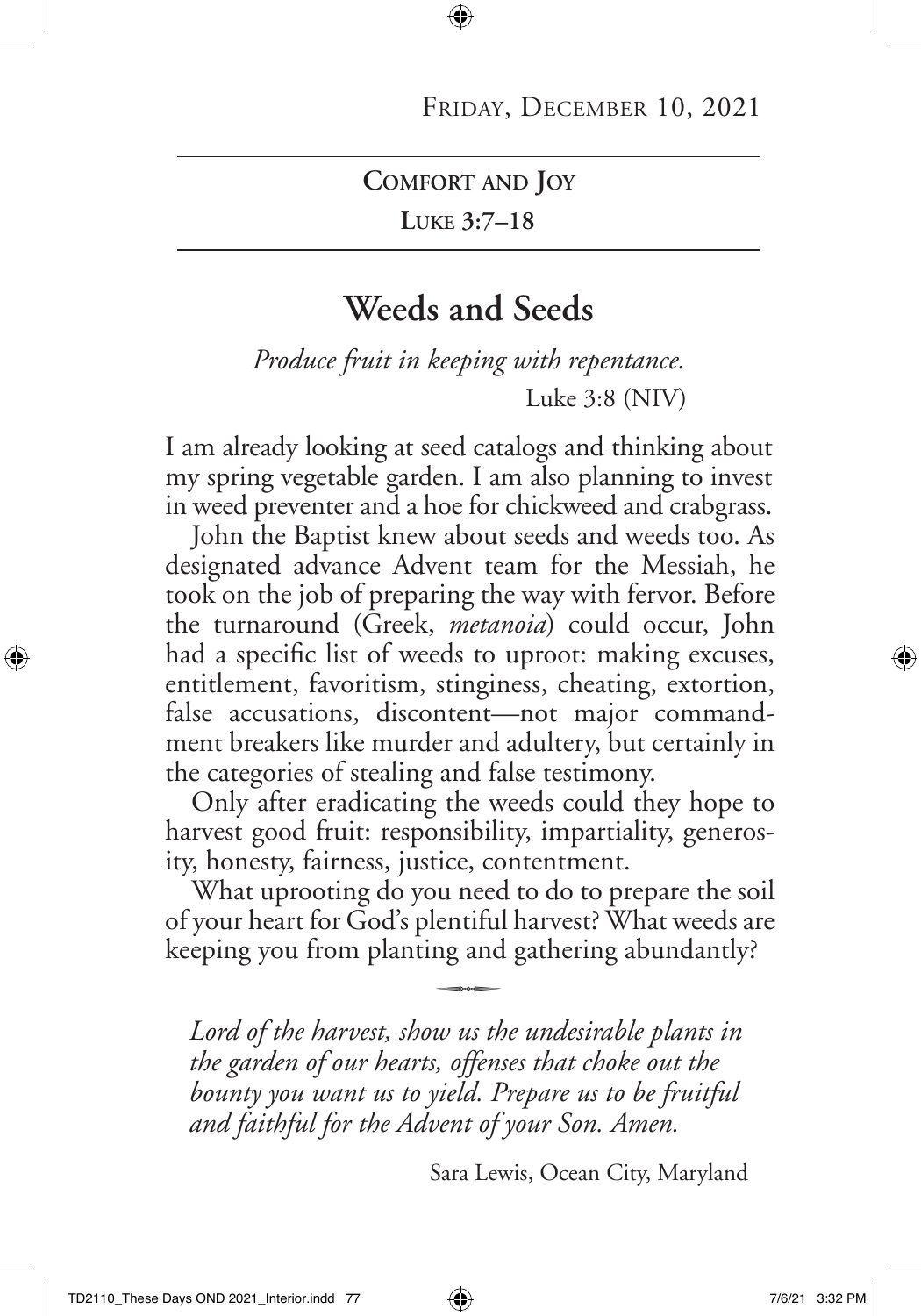**Comfort and Joy**

**Isaiah 12:2–6**

## **Resonating Joy**

*Sing praise to the Lord, for he has done gloriously; let this be known in all the earth. Shout aloud and sing for joy.*

Isaiah 12:5–6

A new concept for you today: optical resonance. In physics, optical resonance involves using mirrors to magnify the intensity of a light beam. In plain English, it means making something brighter than it really is. On this wintry day, I need spiritual mirrors to brighten my soul. Isaiah 12:5–6 shows us how not to absorb our dreary surroundings but to reflect God's light. We are to shout for joy and sing praise. Our feelings can change from sad to glad as we call out in worship, a kind of vocal resonance.

Surely Mary and Joseph practiced this concept. Rather than being overcome with their humble circumstances, they resonated with God's glory: the holy babe lying in the hay, a heavenly resonance.

It is not light we generate ourselves but rather reflected light that comes from God's infusion of joy. Together as God's flock, we can multiply a small candle of gratitude and praise to become a lighthouse: kingdom resonance.

*Creator of light, may our voices resound to proclaim the birth of Jesus and magnify your light to illuminate a darkened world. Amen.*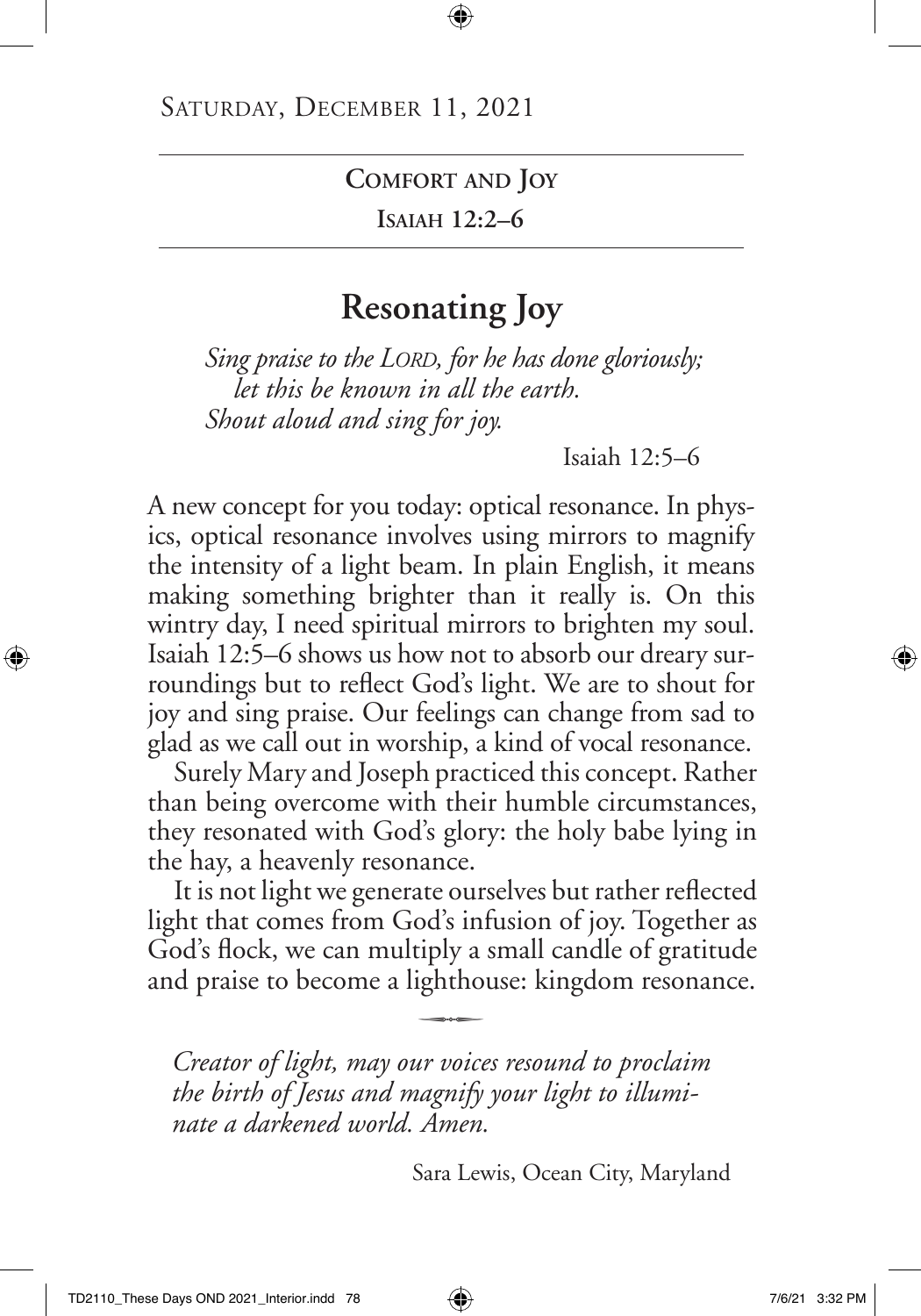## **Living with Tiptoe Anticipation Micah 5:2–5a**

## **Better-than-GPS Course Correction**

*But you, O Bethlehem of Ephrathah, who are one of the little clans of Judah, from you shall come forth for me one who is to rule in Israel.*

Micah 5:2

Some Advent calendars use a verse of Scripture to inspire you each day. We can prepare our hearts for Christ's birth by deepening our life's dialogue with Scripture.

In the story of the magi, the star in the sky tells them to go to Judea to find the newborn King of the Jews. So they arrive in Jerusalem and start asking around. It is King Herod's scriptural scholars who point to Micah: *from Bethlehem will come a ruler who will shepherd my people, Israel.* Only then do they know their holy journey's true destination. A scriptural course correction enabled the magi to kneel, give their gifts, and gaze on the face of the Christ child.

On our trek, it may take a fresh encounter with Scripture to find the course correction that propels us into new geographies of faith. So do not get lost! Read the road signs of the Word. You just might end up kneeling and gazing on the face of your Savior.

*Direction-giving God, help me pause to listen and follow you all the way. Amen.*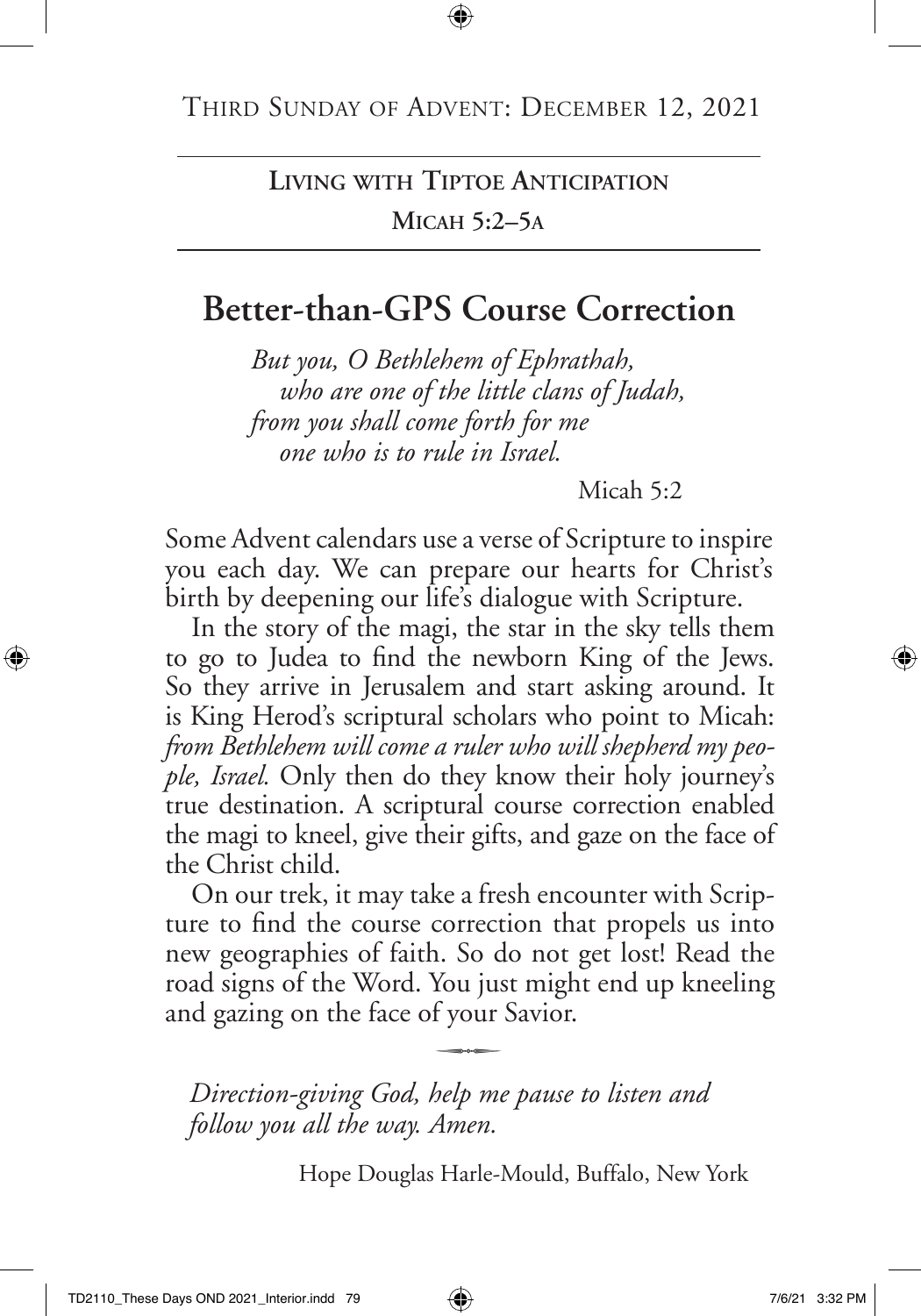### **Living with Tiptoe Anticipation Luke 1:39–45**

## **Greetings Unanticipated**

*"For as soon as I heard the sound of your greeting, the child in my womb leaped for joy."*

Luke 1:44

Christmas-card greetings are still a treasured (though endangered) tradition of Advent, perhaps the only time we hear from long-cherished friends with a printed letter describing their year's joys and sorrows. A church friend may send me a stunning card depicting the nativity or one with an astonishing poem, and when I open it, I experience—in that moment—Christmas coming for me, the good news of great joy to all people. Years later, handwritten messages from loved ones who have died too young are priceless.

My own practice of sending greetings is to find a moving, memorable story and add a few sentences from the heart. But then I try to think of a few additional friends, neighbors, or store clerks whom I appreciate and want to lift up and encourage—who expect nothing from me—and surprise them with fond wishes and a feather from my white dove, Gracie. I pray this small surprise of caring may cause them to leap for joy, glimpsing the Child of Hope coming now into our world.

*God, help me give and receive your surprise greetings of comfort and joy. Amen.*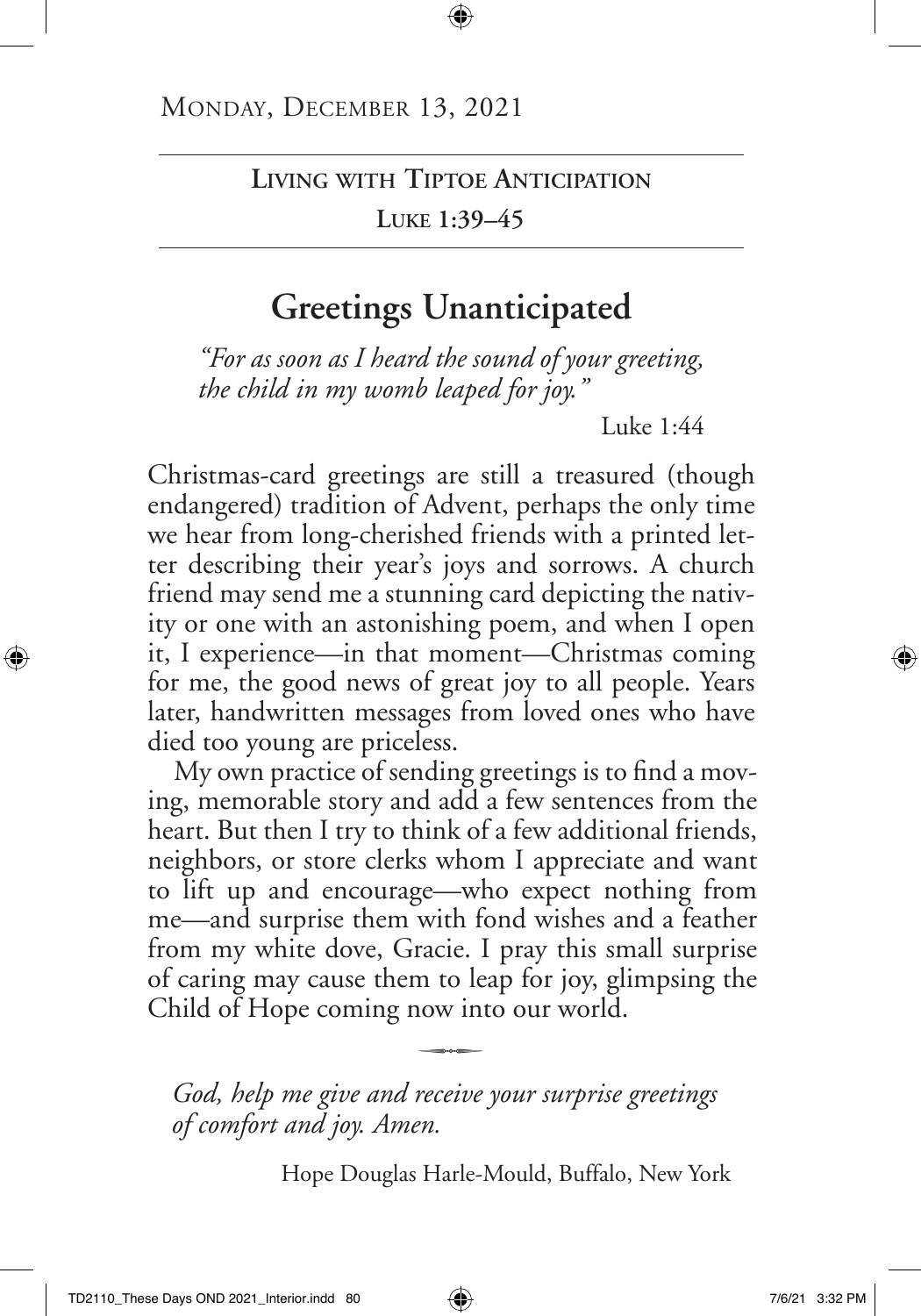### **Living with Tiptoe Anticipation Luke 1:47–55**

# *"Todo La Tierra* **(All Earth Is Waiting)"**

*He has brought down the powerful from their thrones, and lifted up the lowly; he has filled the hungry with good things, and sent the rich away empty.*

Luke 1:52–53

Indigenous children in La Laguna and Mataderos, Honduras, are not often noticed by the eyes of the world. But they, too, yearn to learn and find work they love, to build future dreams. At Advent, they sing together "*Todo La Tierra* (All Earth Is Waiting)."

For three decades, our area churches have sent mission teams to work with tribal leaders to provide medical clinics, schools, roofs, safe stoves, clean water, and sanitation. Since my trip, I have felt forever linked with these faithfilled new neighbors in my world, and they have gifted me with much, including the nickname *Ocho Loco,* as I taught them Crazy Eights and chased them with wet *verde* paintbrushes as we were painting the clinic.

If we are looking for where the Christ Child chooses to be born to incarnate a new world, gaze into the faces of Mirtila, Jose, Perla, Jorge, Emilia, and Ramon. Let them teach you to sing.  $\overline{\phantom{a}}$ 

*God, in empty moments fill me with your love for your never-forgotten ones. Amen.*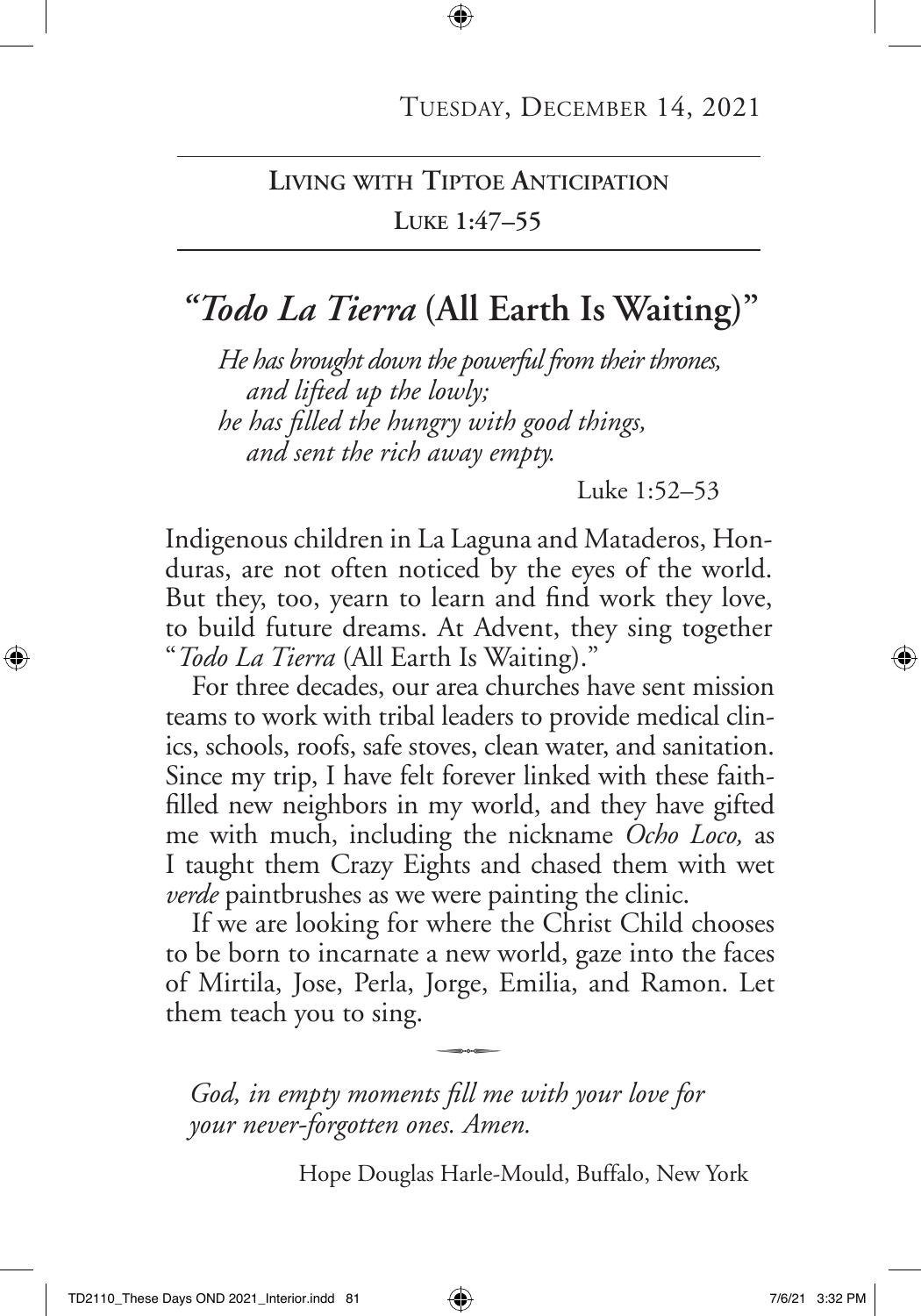**Living with Tiptoe Anticipation**

**Colossians 3:12–17**

# **Bridge Reconstruction**

*Bear with one another and, if anyone has a complaint against another, forgive each other. . . . Clothe yourselves with love, which binds everything together in perfect harmony.*

Colossians 3:13–14

Many of us have families in which a loved one is estranged, where conflict keeps us apart. We long for the Christmas-movie miracle of family reunited and reconciled, the empty place at the table filled.

But maybe we are the ones who need to change, the ones the Prince of Peace assigns to do bridge reconstruction. Have we put up road signs of unwelcome or noway-to-win obstacles? We are called to take the first step, to make overtures of no-strings-attached caring: to send the message, to make the call.

Yet sometimes all we can do is pray that God may send our loved one other friends or family for this time in their lives, to give the affirmation and love they can't or won't receive from us. At the same time, we can open our arms of caring and adopt lost loved ones from other families who need a home in this holy time. So set an extra chair at your heart's table. Better yet, make it two. q

*Baby Savior, save our relationships. Baby Savior, save our families. Baby Savior, save me. Amen.*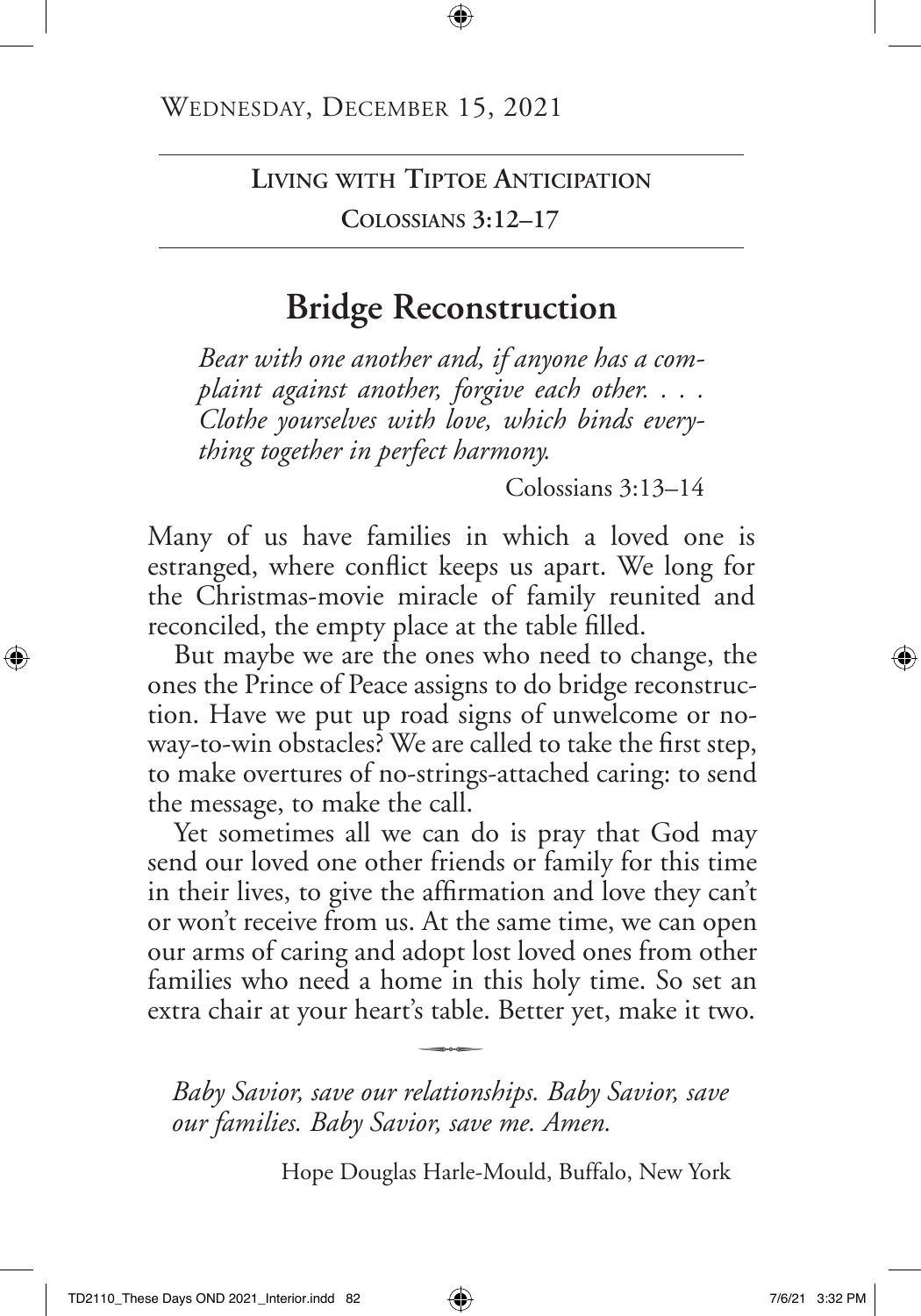#### **Living with Tiptoe Anticipation**

#### **Isaiah 40:1–11**

### **Blue Christmas**

*He will feed his flock like a shepherd; he will gather the lambs in his arms, and carry them in his bosom, and gently lead the mother sheep.*

Isaiah 40:11

For some, it is a blue Christmas. Many churches hold Longest Night services to offer support. When we're ill, struggling, or grieving, how can we celebrate favorite traditions? Isaiah whispers this message: Fear not. Into your exile, comfort is coming. At your room's threshold, the Shepherd enters, gathers you into holy hands, carries you, and shows you the way.

Friends, my prayer for you is my poem "When Our Loved One Is Seriously Ill":

*We pray for a cure; God sends us healing. We pray for continued life; God gives us new life. We pray death will not come; God overcomes death. We pray in anguish; God weeps with us. We pray in fear; God teaches us to laugh. We pray for ourselves; God gives us each other. We pray for miracles; God fills us with love. We pray for the future; God showers today with blessedness. God, help me trust the voices heralding your hope. Amen.*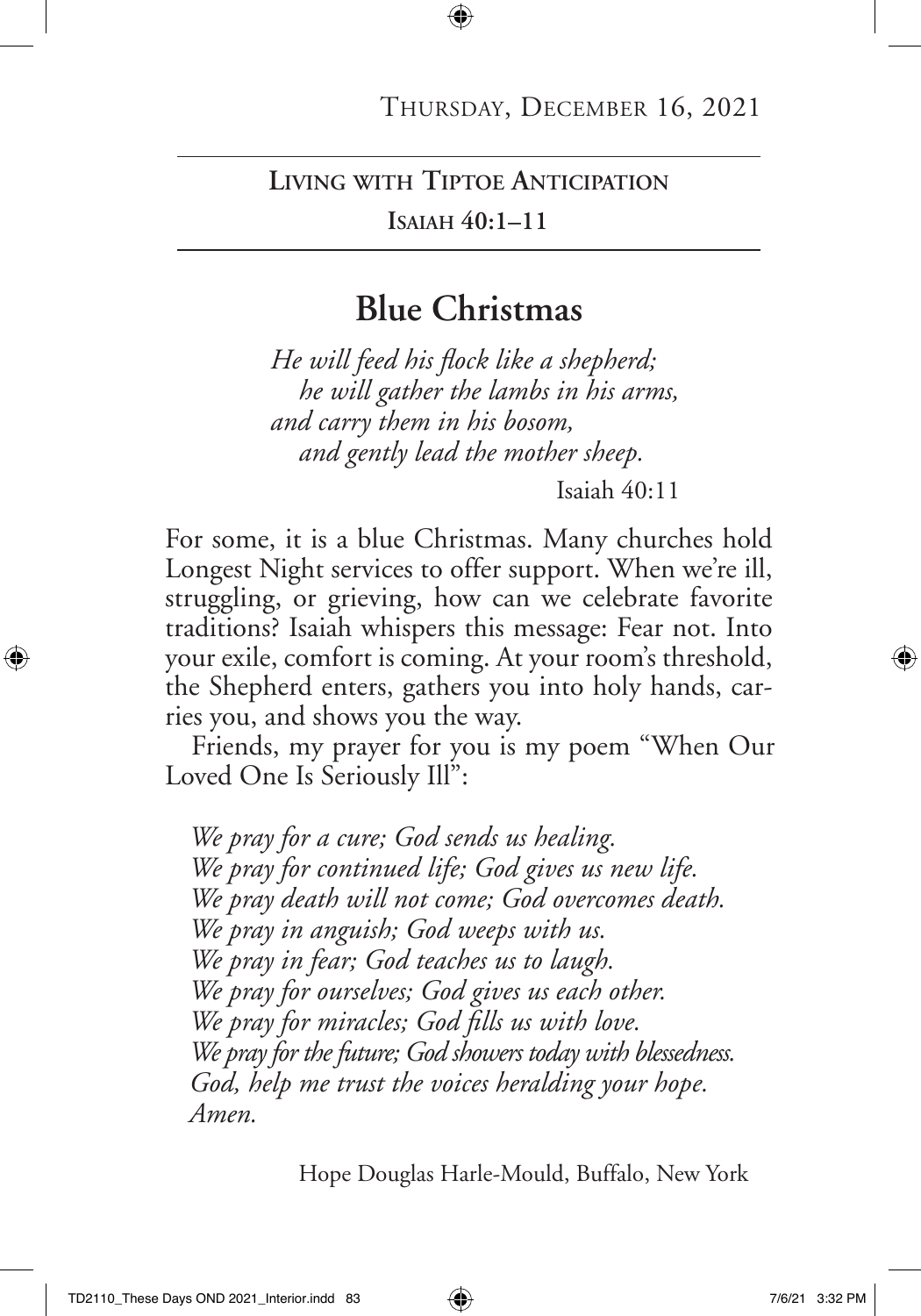## **Living with Tiptoe Anticipation Isaiah 61:1–4**

## **Saved by a Devotional**

*The spirit of the Lord God is upon me . . . . . . . . . . . . . . . . . . . . . . . . . . . . . to provide for those who mourn in Zion to give them a garland instead of ashes, the oil of gladness instead of mourning, the mantle of praise instead of a faint spirit.*

Isaiah 61:1a, 3a

In the midst of a family crisis, I was so distraught that my hands trembled. Sitting in my car in a parking lot, I wondered how God could possibly reach me, could rescue us.

Then I noticed something on the center console of my car: a devotional booklet already folded open to the words: "I am the LORD your God who takes hold of your right hand and says to you, Do not fear; I will help you" (Isa. 41:13, NIV). I burst into tears and read on. The writer described how, when our young children want to cross the street, we teach them to hold a grownup's hand. Instantly I knew this message was meant for me, sent from above.

Finally, I stopped shaking. I felt God assuring me: our family wasn't forsaken but cherished. I knew then that somehow we would come through this.

*O Peace that passes understanding, keep my hand in yours, every step of the way. Amen.*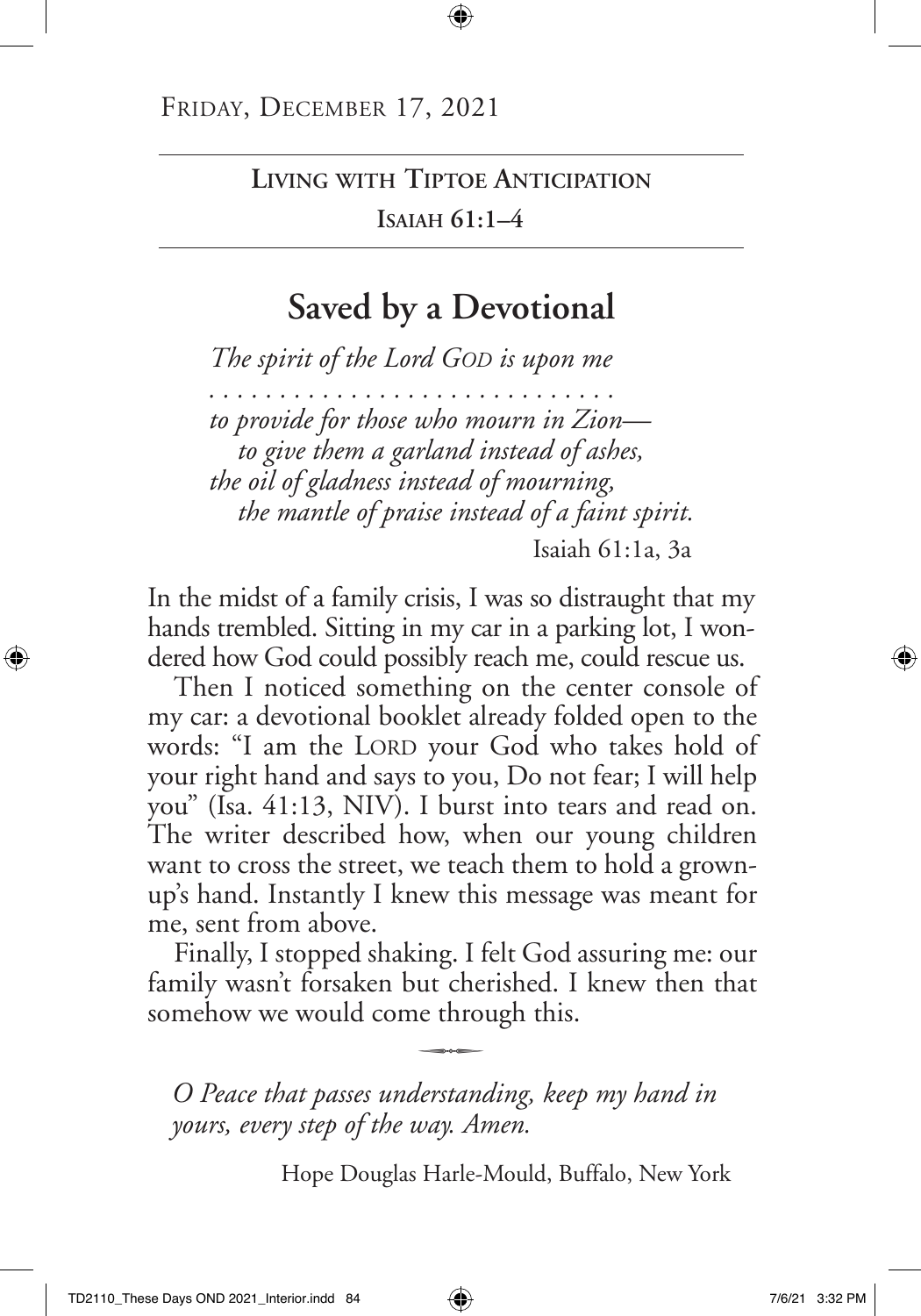### **Living with Tiptoe Anticipation Isaiah 61:8–11**

# **My Uprooting vs. God's Upshooting**

*For as the earth brings forth its shoots,* 

*. . . . . . . . . . . . . . . . . . . . . . . . . . . .* 

*so the Lord God will cause righteousness and praise to spring up before all the nations.* 

Isaiah 61:11

In April 2008, I planted a thin river birch seedling in front of our house. With great anticipation I waited. Spring came and went. No leaves, not even any buds. Summer ended. Still no leaves, no buds. It looked like a dead stick, so I tried to uproot it. But shockingly, I couldn't! A month later, I tried harder and still could not budge it. Its hidden root system surpassed my understanding.

Then on September 30 came the miracle: baby leaves bursting forth. By the end of October, sweet leaves bedecked this tenacious tree. The following spring, a flock of new leaves grew on many new branches. Today, I look over my computer screen and out the window and see the river birch stretching above the streetlight, arching over the sidewalk, like hands offering benediction.

God will cause healing, human rights, and hope to burst forth in our world where only troubles seem to dwell. Don't imitate me; never try to uproot what God upshoots. q

*God, help me trust the slow, silent birth of hope you bring into our world. Amen.*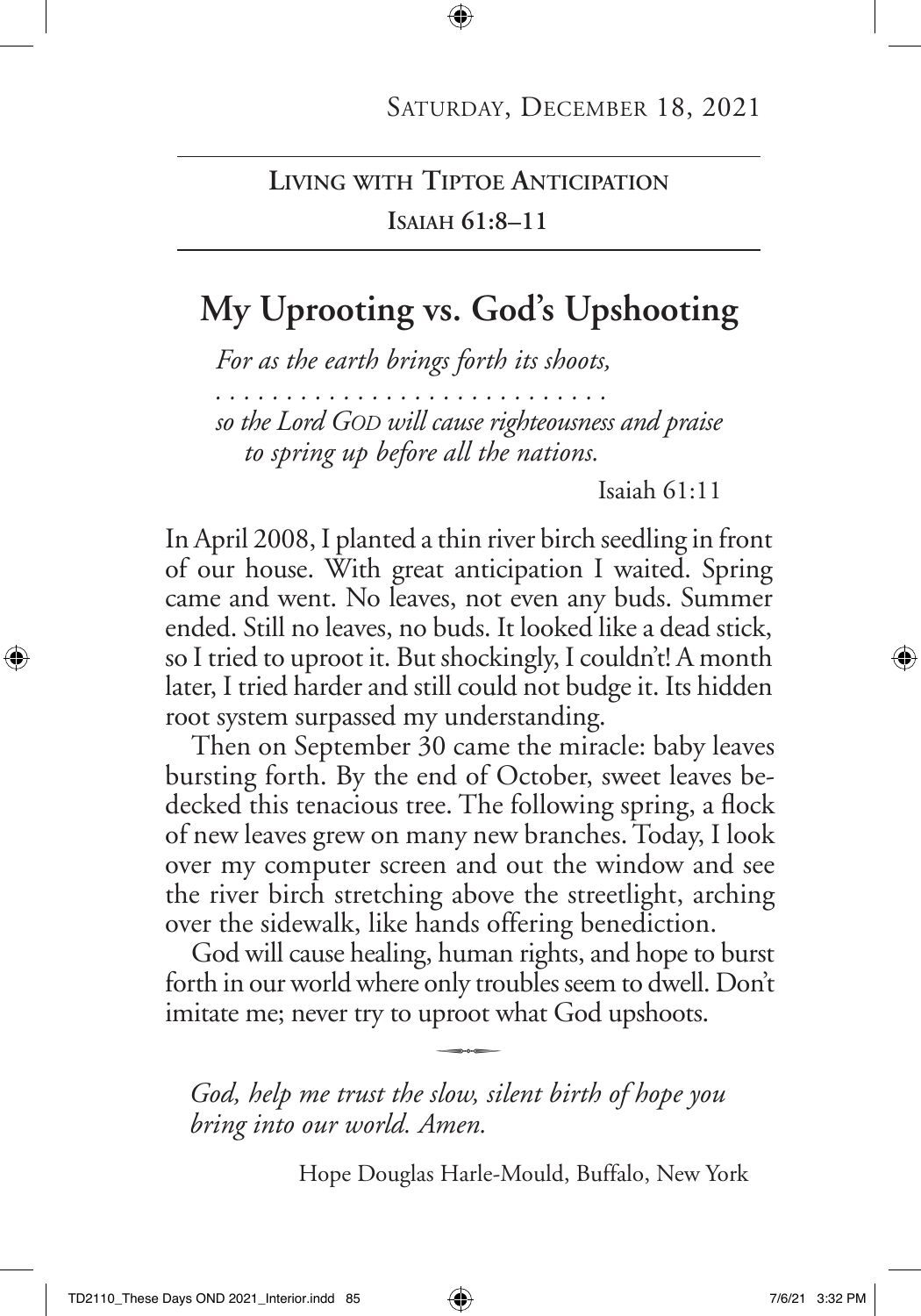**Isaiah 9:2–7**

# **See That Light There?**

*The people who walked in darkness have seen a great light; those who lived in a land of deep darkness on them light has shined.*

Isaiah 9:2

Imprisoned for years for a crime he didn't commit, middleweight-boxing champion Rubin "Hurricane" Carter gave up hope after losing his appeal. At that point, he was befriended by a teenager and his adoptive parents in Toronto. But when another legal motion was denied, Rubin fell into a hopeless place.

One evening, Rubin got a phone call at the prison from his Toronto supporters. They told him to look out the window toward the apartment complex. "Do you see that light, the one's that blinking?" They explained they'd left their jobs: "We moved down here. We're in this thing fulltime till you walk out of there. . . . We're taking you home." Even before the courts finally freed Rubin, he declared, "Hate put me in prison. Love's gonna bust me out!"\*

The people enduring times of hopelessness and bondage will one day see the light of God bringing freedom. May we open our eyes to see it.<br> $\overline{\phantom{a}}$ 

*Through my closed eyes, O God, shine your light. Amen.*

<sup>\*</sup> Norman Jewison, *The Hurricane*, Beacon Pictures (1999).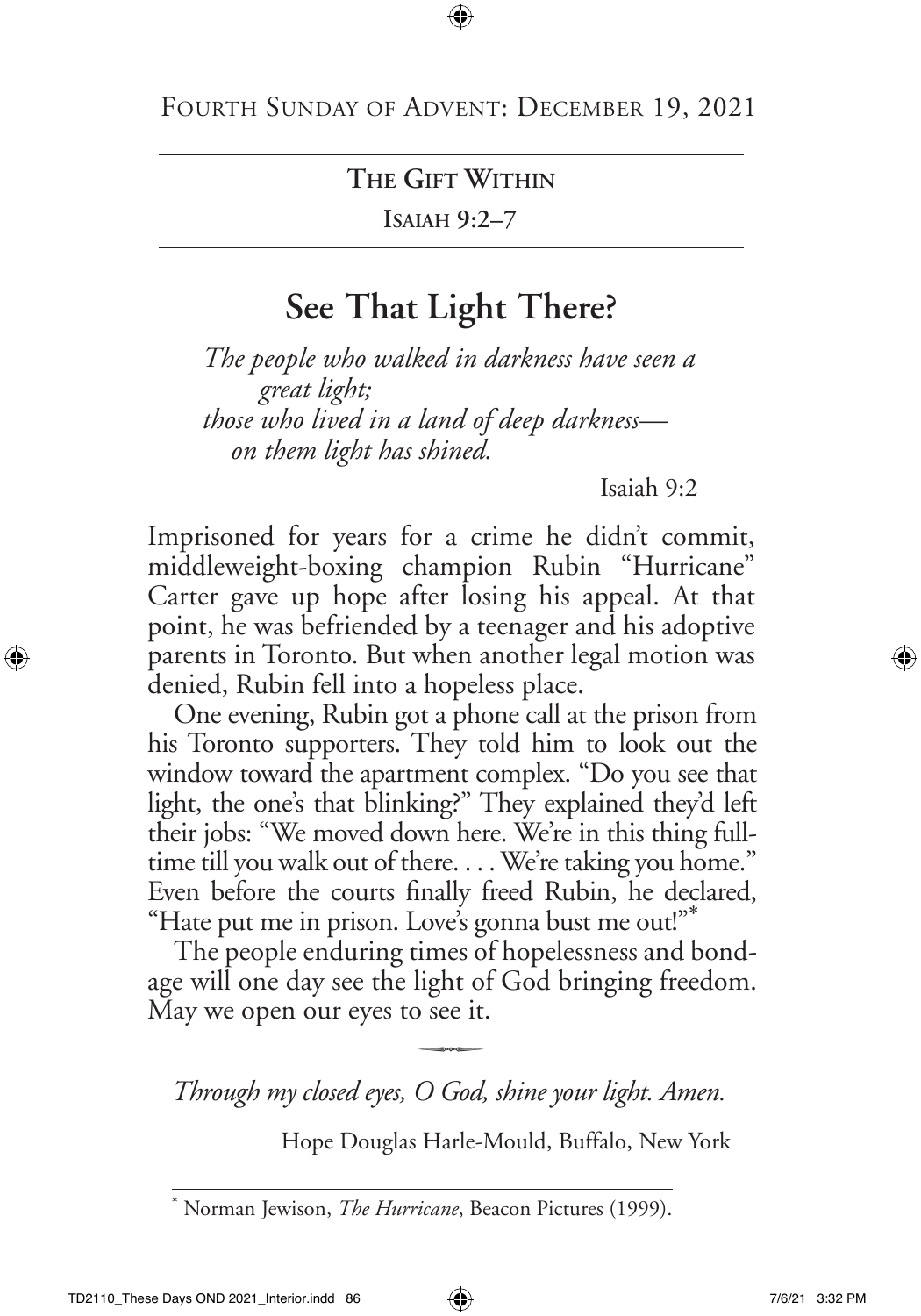#### **Luke 2:1–7**

### **Do You Believe in Miracles?**

*And she gave birth to her firstborn son and wrapped him in bands of cloth, and laid him in a manger, because there was no place for them in the inn.* 

Luke 2:7

Our definition of miracles tends to be rather broad. In 2014, my beloved Green Bay Packers played my church's beloved Buffalo Bills. Deciding to preach on miracles, I teased my parishioners: if you need practice believing in miracles, today's game is the perfect time. Somehow, a "miracle" happened: the Bills won, and I got lots of gloating phone calls.

Many of us are praying for miracles of a more significant kind. In my previous church, two-year-old Christina desperately needed a heart and lung transplant. We kept praying, though the list was long. One day, the family went to the Cleveland Clinic, and while there, a heart and lung became available. The doctors chose Christina, and she has since grown up. The Sunday after that miraculous event, I confessed to my church that I had, knowing the odds, prayed without trusting, prayed with desperation, not with hope's expectancy. And while my faith was too small, God's faithfulness remained breathtaking. Whether through the work of well-trained doctors or a brave young mother laboring in a stable, God works miracles every day. q

*God, take my breath away when your wonders are too wonderful to believe. Amen.*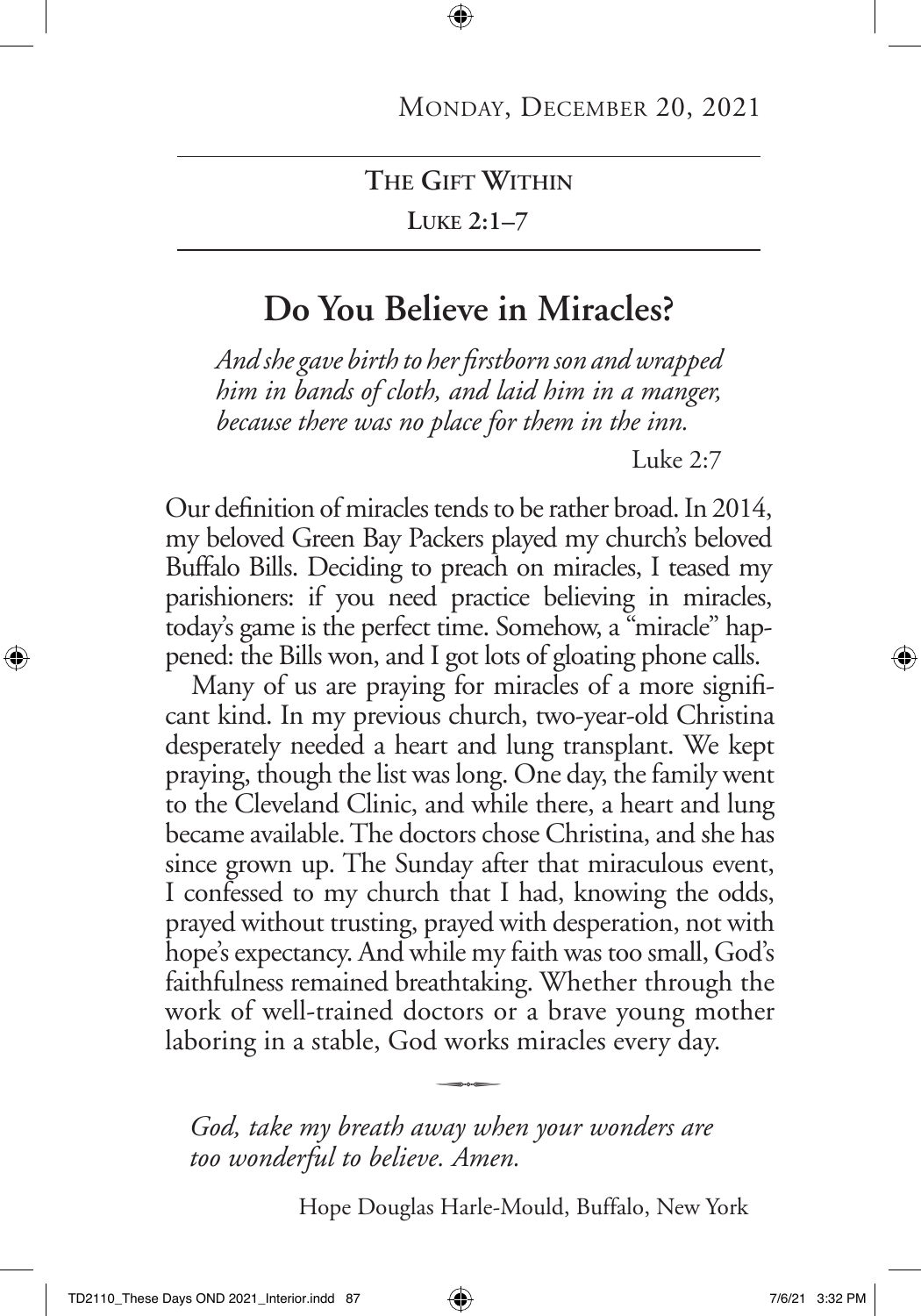**Luke 2:8–14**

# **Do You Want to Hold the Baby?**

*"To you is born this day in the city of David a Savior, who is the Messiah, the Lord."* 

Luke 2:11

Imagine you are there at Jesus' birth and Joseph says, "Would you like to hold the baby?" Imagine gazing into the glory of that face, feeling the wonder of God's hope coming into our world through this Bethlehem baby. Now imagine handing him back to Mary as she says, "Now go live your life as if you're always holding the Christ Child."

What would that mean? How would this change you? Would you seek in every moment to trust God's higher thoughts and ways of overcoming evil with good? With every glance at the baby's face, would you be inspired to build a more peace-filled world? Boosting the baby up on your shoulder and nestling his head near yours, would you be impassioned to advocate for all at-risk children, emboldened to go be with forgotten ones and care for strangers?

This Christmas, may you begin to be blessed by those on the margins, the parents and children from faraway places, seeking a place to call home, and may you live your life in a way that allows others to see God made visible in you.  $\overline{\phantom{a}}$ 

*God, may we cradle the promised One in such a way that one day the world will sing one song. Amen.*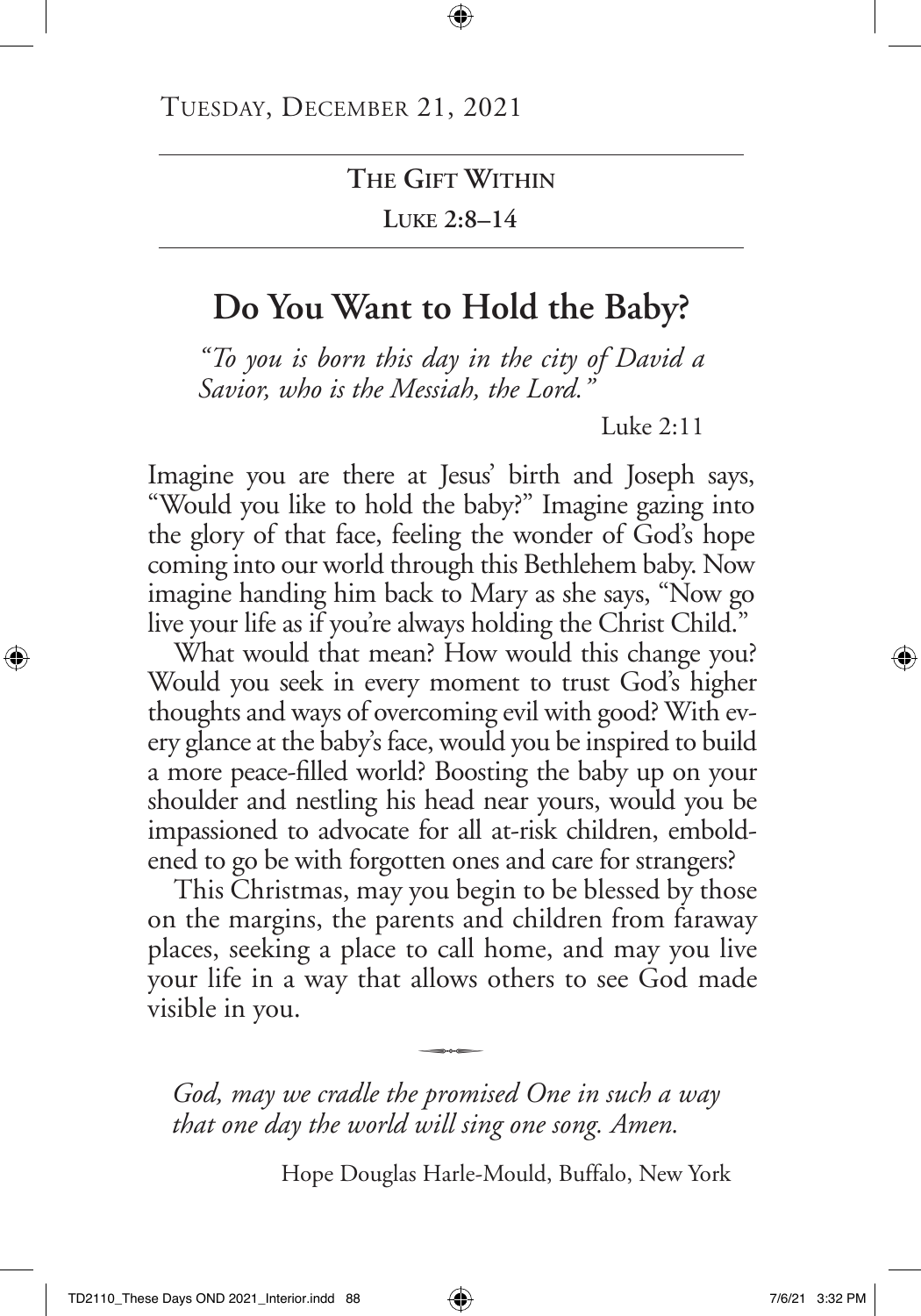### **The Gift Within John 1:1–14**

# *No Está Olvidado* **(You Are Not Forgotten)**

*The light shines in the darkness, and the darkness did not overcome it.* 

John 1:5

Amnesty International invites supporters to sign greeting cards to prisoners of conscience: *No est*á *olvidado.* "You are not forgotten." One prisoner reported that after years of agony, his cell door opened one day and someone threw in a card signed by some unknown friend in a far land: *No está olvidado.* At that moment, his hope was rekindled, knowing people were praying and working on his behalf, and they wouldn't cease. It was enough to help him carry on.

When John McCain was suffering in a North Vietnamese prison camp, the guard one day inexplicably loosened John's handcuffs for a few hours. Then, when no one was watching, the guard drew a cross with his foot in the dirt, his eyes meeting John's eyes. It was Christmas Day. Sixty seconds later, he erased it, but John realized God's beacon of hope could reach him and touch him even there.

Friends, Christmas is *not* a bunch of colored lights at the end of a tunnel. Christmas is the light *inside* the tunnel, and the darkness has never put it out.

*Christ Child, shine on me your light so that I may become light for others. Amen.*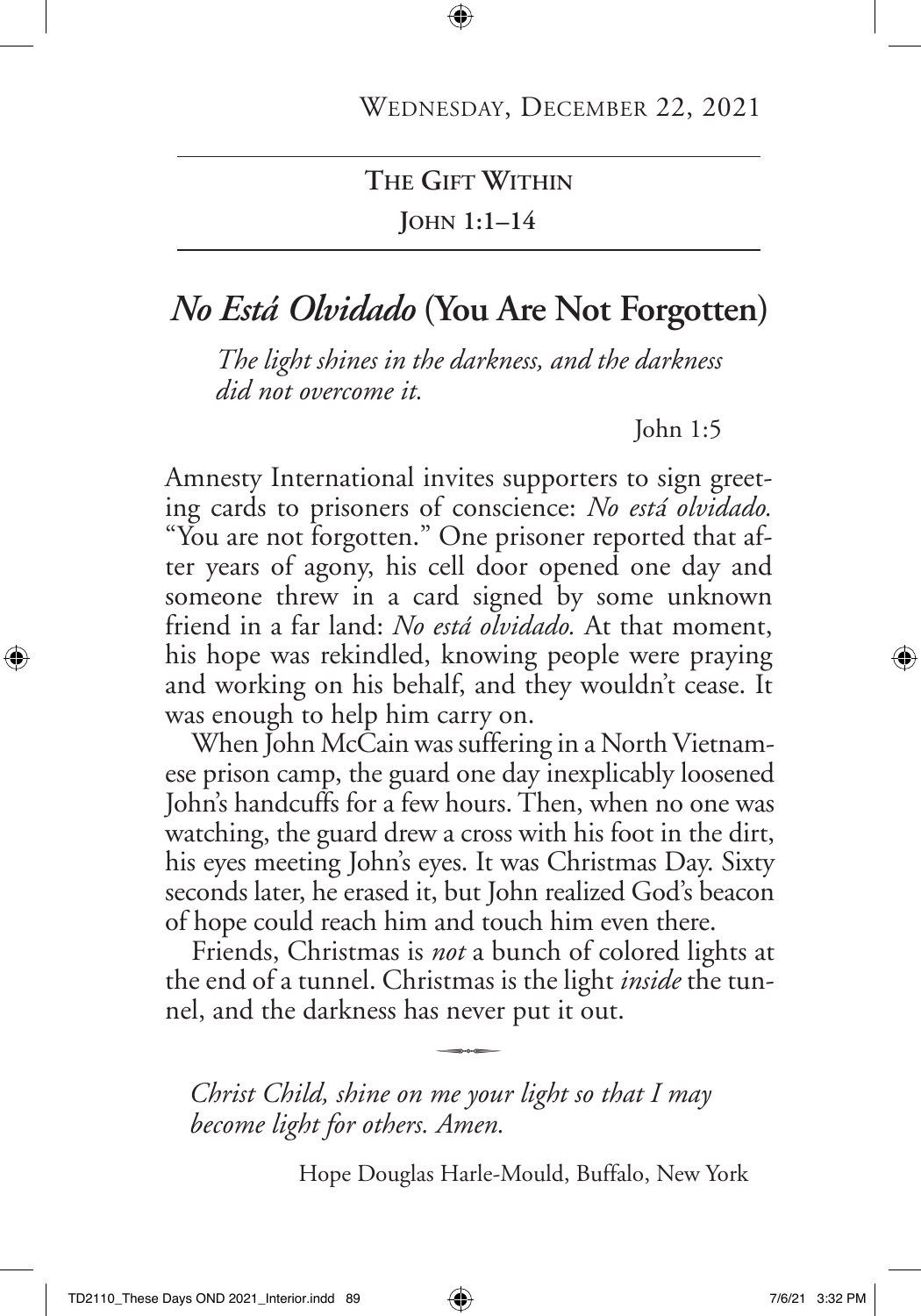**Psalm 98:4–9**

## **Angel-Language Joy**

*Let the sea roar, and all that fills it;*

*. . . . . . . . . . . . . . . . . . . . . let the hills sing together for joy at the presence of the Lord.* 

Psalm 98:7–9

Elizabeth was a new Salvation Army bell ringer at a local store, an older woman with lively eyes and an exuberant joyful face, though her speech was impeded and came out garbled. But she was so unabashed, everyone understood her merry message. Touched, I walked back to give some coins to thank her for being a herald angel to me.

Arriving home, I happened across the story of a country singer at a summer fair asked by a deaf woman to perform "O Holy Night" while she put her hands on his throat. He sang acapella and wept, and everyone wept, in awe of the sacred moment unfolding.

After reading this, I rummaged for a gift and rushed back to the store. Elizabeth was still there! I put a Hawaiian necklace over her head, in thanks for offering us a sacred moment, a gift of the Holy Child born among the lowly and outcast. Elizabeth beamed, and in her language of the angels, she thanked me. As for me, there were no words.

*God, in giving and connecting, reveal to us the radi ant beams of your holy face. Amen.*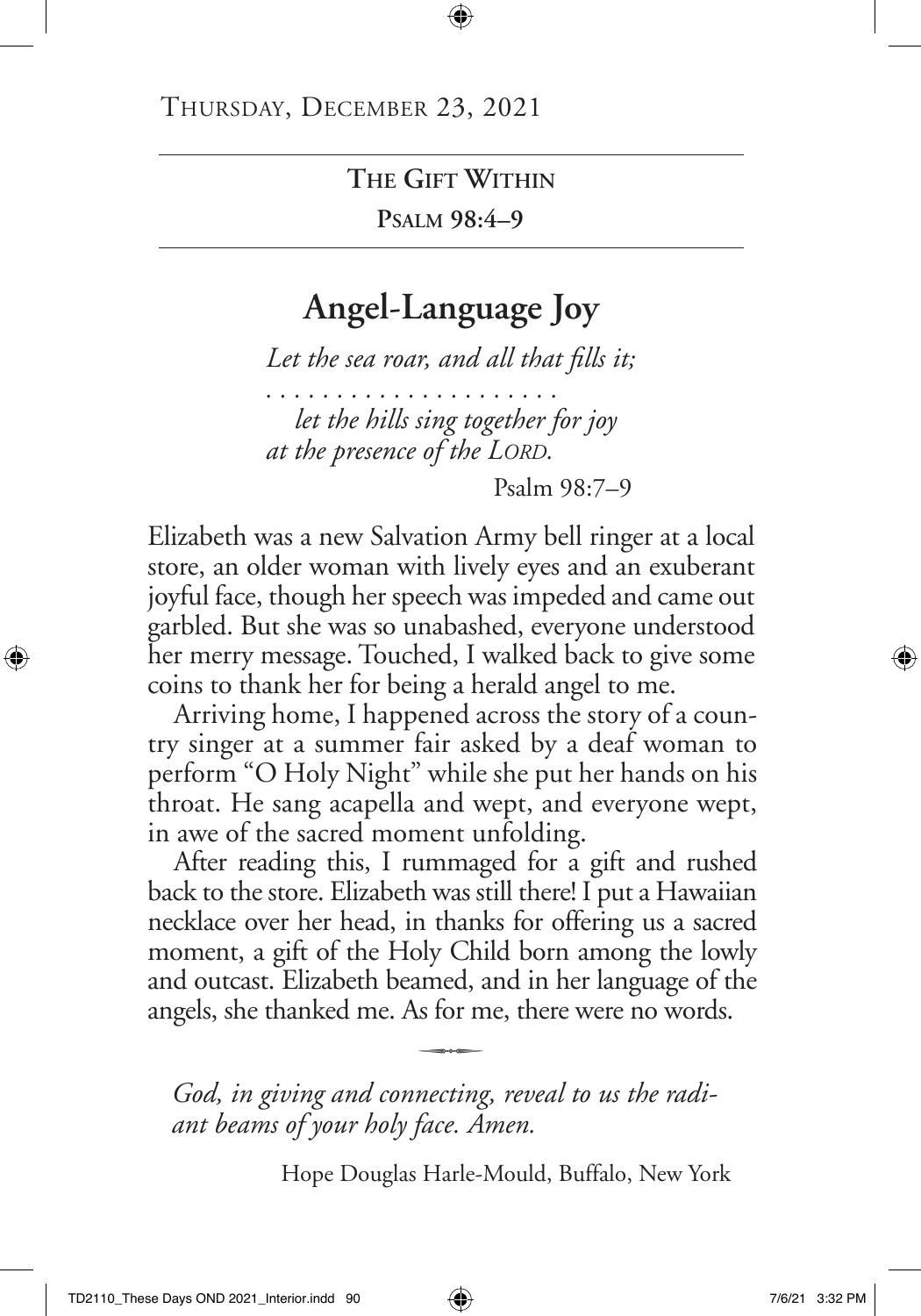**Luke 2:15–20**

## **The Gift** *within* **the Gift Within**

*The shepherds returned, glorifying and praising God for all they had heard and seen, as it had been told them.*

Luke  $2:20$ 

Whenever we give a child a Christmas gift, we are giving something more. What is the gift within? Our deep love and the joy of sharing a moment of delight. But what is the gift within the gift within? It is the palpable presence in that moment of the love that came down at Christmas, God with us, Emmanuel.

Last fall, I got to know gas station market manager Nadeem, who knew all the struggling families in our neighborhood, especially those walking in to buy food. I marveled at his friendliness and funniness. Sometimes he would even give free bread and eggs to the poorest. So I started giving him gift cards to give away, because I knew he would know who needed them most.

What was the gift within the gift card? A surprise of hope that some unknown person cared, that maybe the future held possibilities. What was the gift *within* the gift within? The Christ child connecting one soul to another across borders and walls, saving us all.

*Emmanuel, take us deep enough into your gifts to weep for joy. Amen.*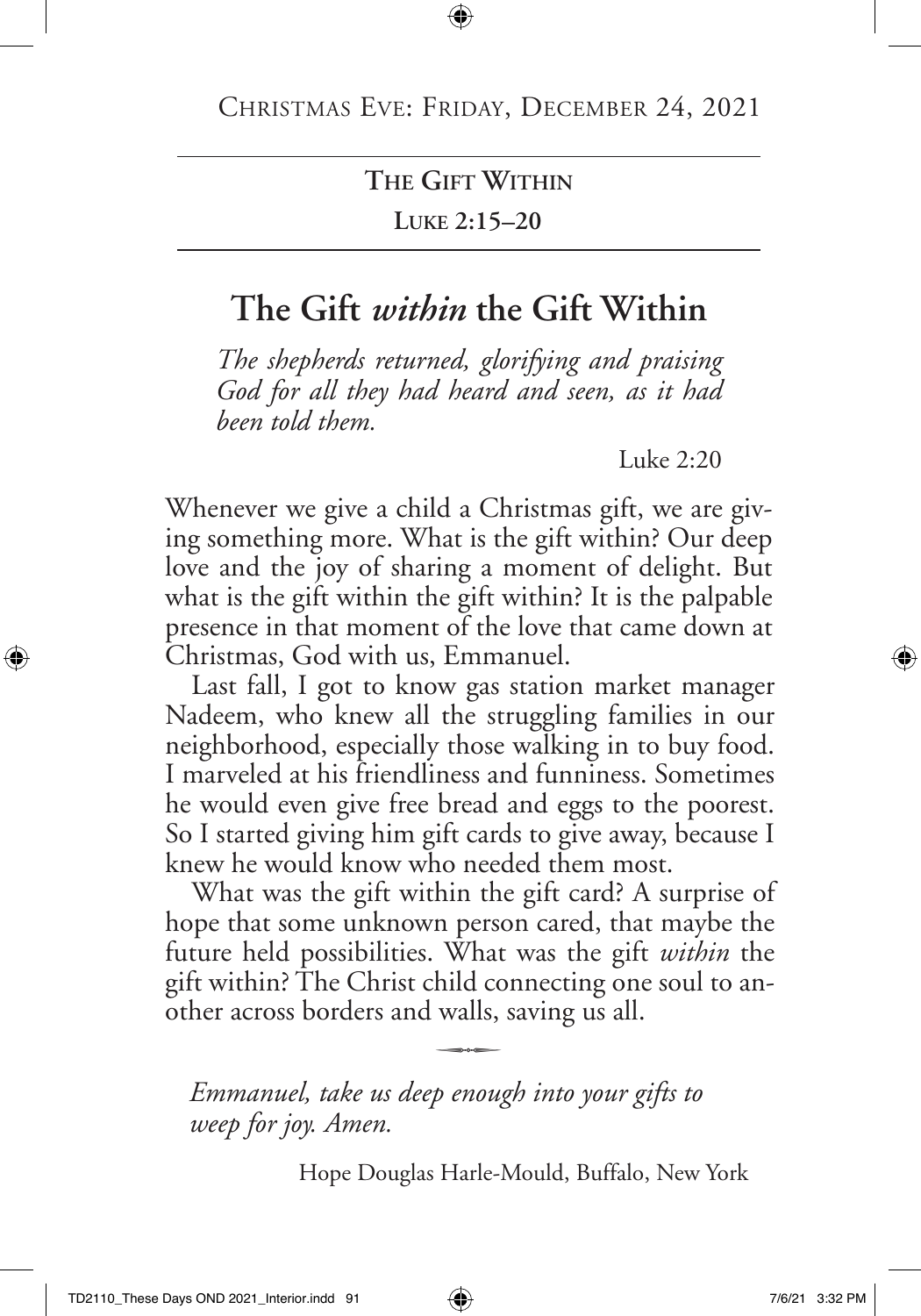**Isaiah 52:7–10**

# **Welcoming Christmas to Live with Us**

*How beautiful upon the mountains are the feet of the messenger who announces peace, who brings good news, who announces salvation, who says to Zion "Your God reigns."* 

Isaiah 52:7

One November, our church decided to welcome a refugee family from war-torn Bosnia whose youngest daughter had never known a night without guns and bombs. Preparing for their January arrival, we suddenly got the call: they're arriving in eleven days! Miraculously, we got a donated apartment, furnished it, and greeted them at the airport with signs, balloons, and stuffed animals for the little girls. After an hour of orientation, one of the daughters ran forward to catch up to her sister and mother, Francika. As she laughed, Sasha turned to me and said, "Look! She no more scared!"

One year later, Sasha had a good job and provided the Christmas tree and presents for his family. He invited me over: "There's something I want you to know: my wife's maiden name. Her name is *Borzhic.* It means, 'Christmas.' When your church welcomed us, you were literally welcoming Christmas to come and live with you."

*Holy Child, once a refugee yourself, may I always open my heart for you to abide. Amen.*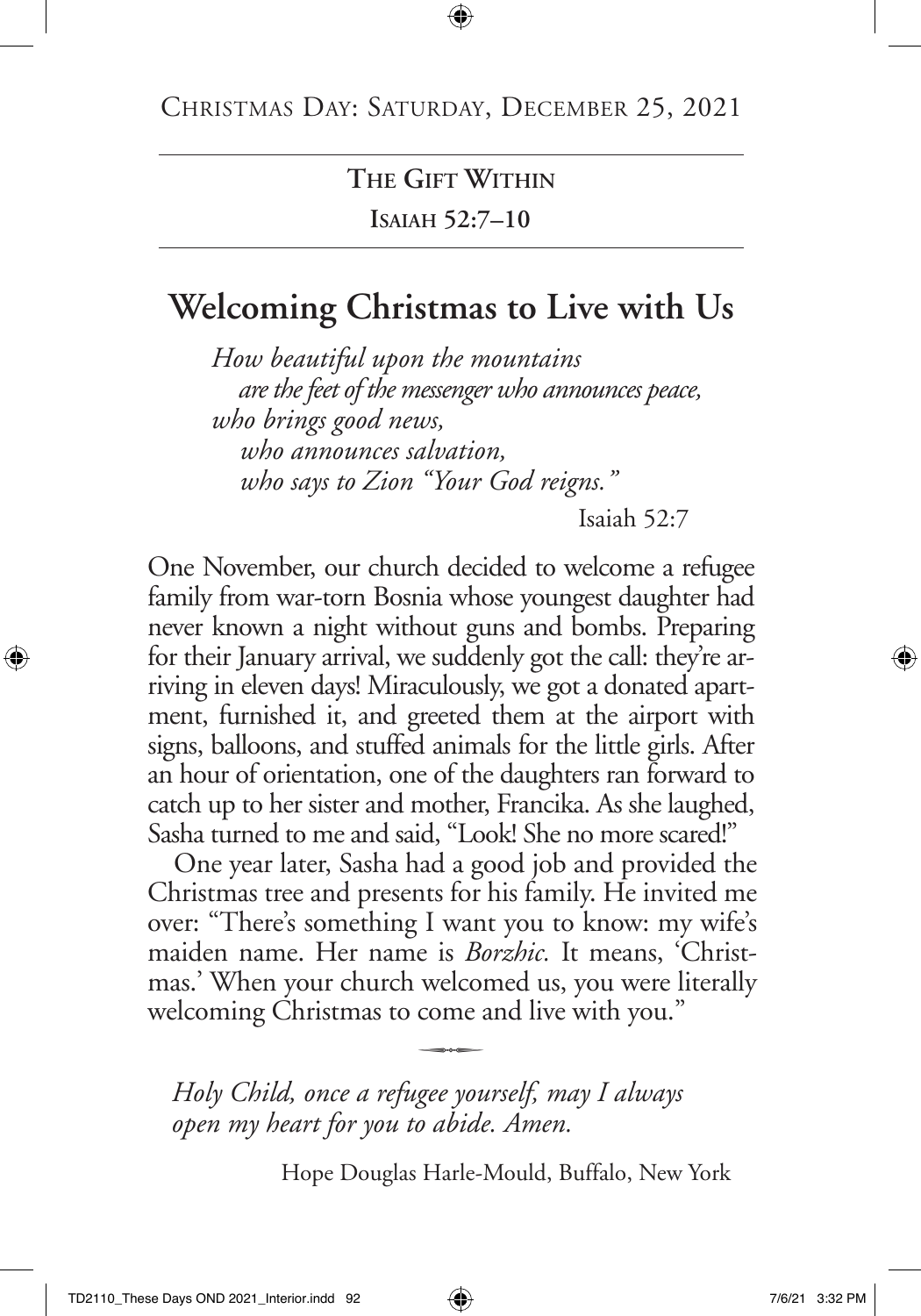**Luke 2:41–52**

### **God's House**

*And all who heard him were amazed at his understanding and his answers.*

Luke 2:47

In the Gospel of Luke, Jesus goes from age one to twelve to thirty in the blink of an eye. We meet Jesus today in his twelfth year. Think of your experience of church during your twelfth year.

I remember my twelfth year. It was dominated with school, competitive swimming, my newfound love of music and singing, and enjoying life with friends. I remember being involved in church at age twelve, but I don't think you would have found me in the temple with the leaders, either listening or asking questions.

When our young people are lost, struggling, angry, or questioning, I wonder where they most often turn? How refreshing it might be for parents or guardians to find them turning to the church as a place to ask questions instead of the multitude of some not-so-positive, potentially unhealthy places that in a split second they can scroll to on their phones. The question is, if they showed up at the door, is the church ready and prepared to answer their questions?  $\ddot{\phantom{a}}$ 

*Loving God, make our churches, which are your home, a place of welcome and safety for all. Amen.*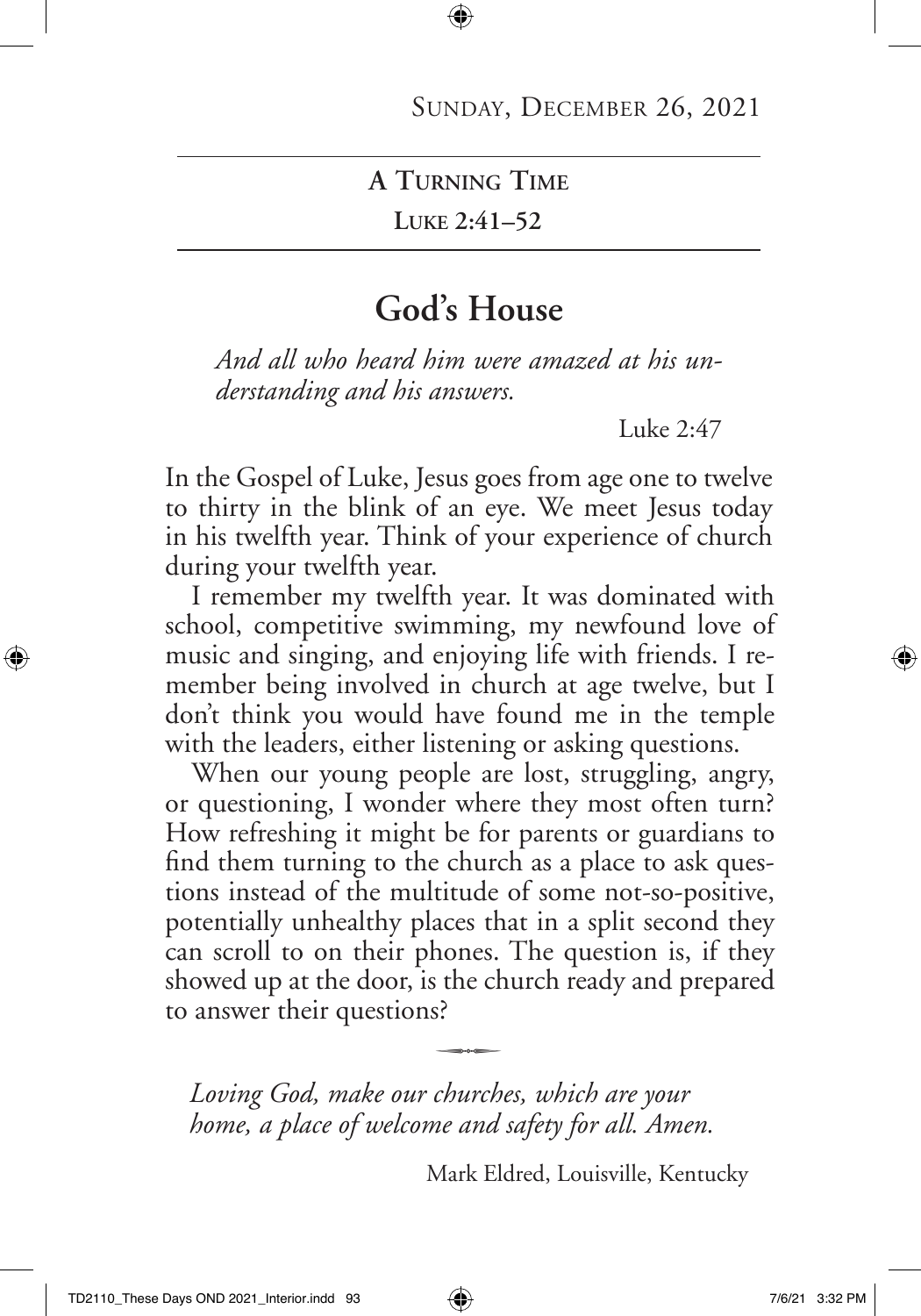**Ephesians 1:3–14**

## **Words That Stick**

*He destined us for adoption as his children through Jesus Christ.*

Ephesians 1:5a

There are some words in all languages that tend toward being very personal and intimate; this is even more true when we see them in Scripture, our foundation of faith and church. As an adopted person, even at fortyeight years old, my heart still does a little pitter when I read the word *adoption* in the context of Scripture. *Adoption* was a word that drew me closer to church as an extension of my family, with God as my guiding Spirit.

Here, Paul is speaking to the early Christians, those "first to set [their] hope on Christ" (v. 12a). Yet when we read words that are personal, here and now, the context of the Word is immediately broadened to include all of us. During hard times in my life, I took comfort knowing that I had been adopted a second time through Jesus Christ. What personal words have you come across in Scripture, and how have they helped guide you in your life of faith and belief?

*Lord, we are blessed and reblessed in your Word, here and now. Amen.*

q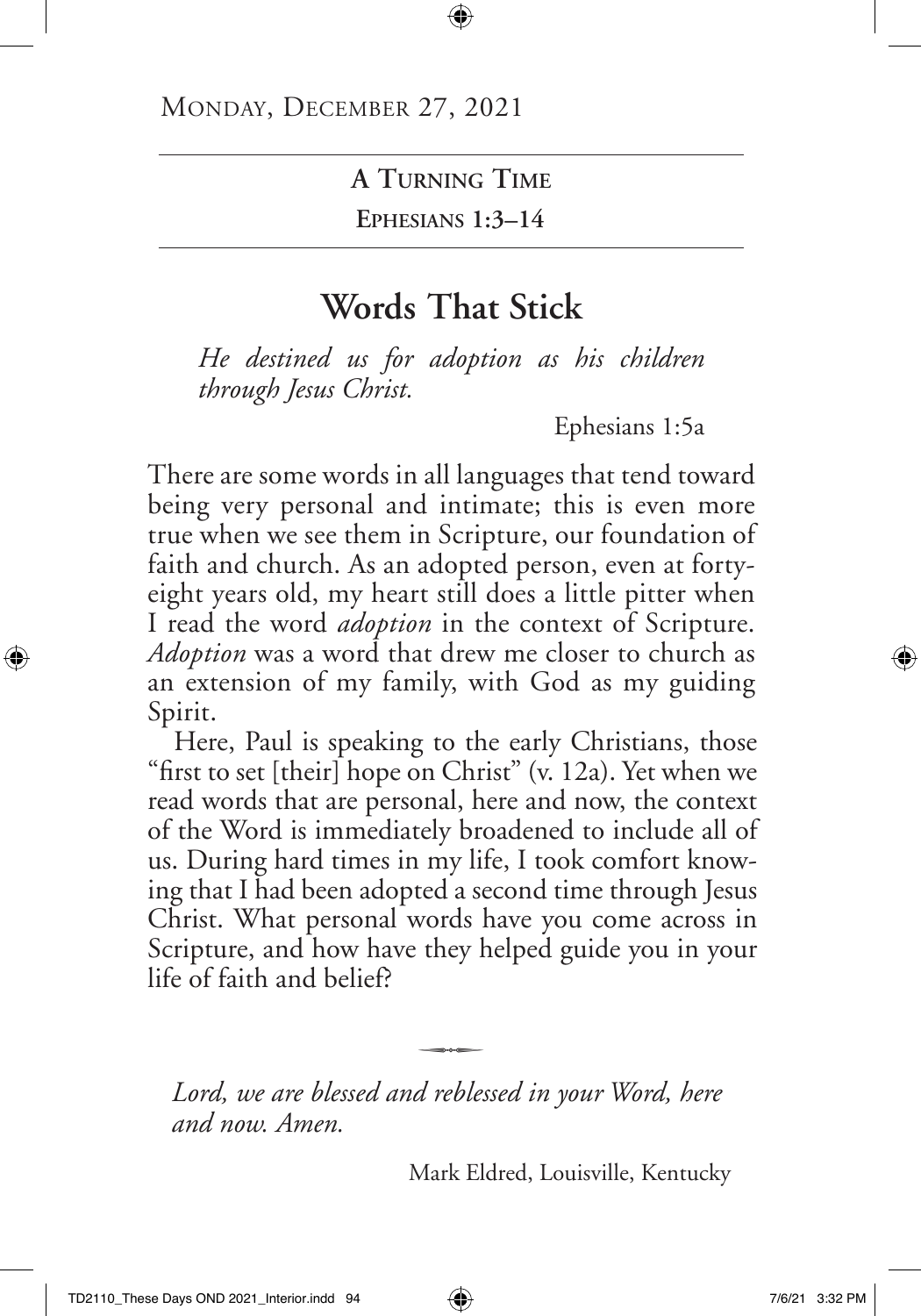**Jeremiah 31:7–14**

## **Rise Up Singing!**

*For thus says the LORD*: *Sing aloud with gladness for Jacob.* Jeremiah 31:7a

As a singer who so often has found the Spirit of God in the lifting of collective voices through singing, I never thought there would be a time in my life when this gift would be taken away. More than a year into this pandemic and the restrictions it has necessitated, I think about what corporate singing will be like when we can, once again, lift our collective voices in songs of gladness. I am guessing that many of you have also missed singing in church. It's unclear when we might be able to sing together again.

Today, I think of the times in Jeremiah when God asked God's people to focus their hope during an immensely challenging time for all the people of Israel. Jeremiah is known as the weeping prophet. I can only imagine our weeping when we are once again able to lift our voices in song. May that intimate connection with God be restored as we all seek our own restoration at the close of another challenging year.

*Lord, we sing to you loud cries of gladness, if only in our hearts. Amen.*

q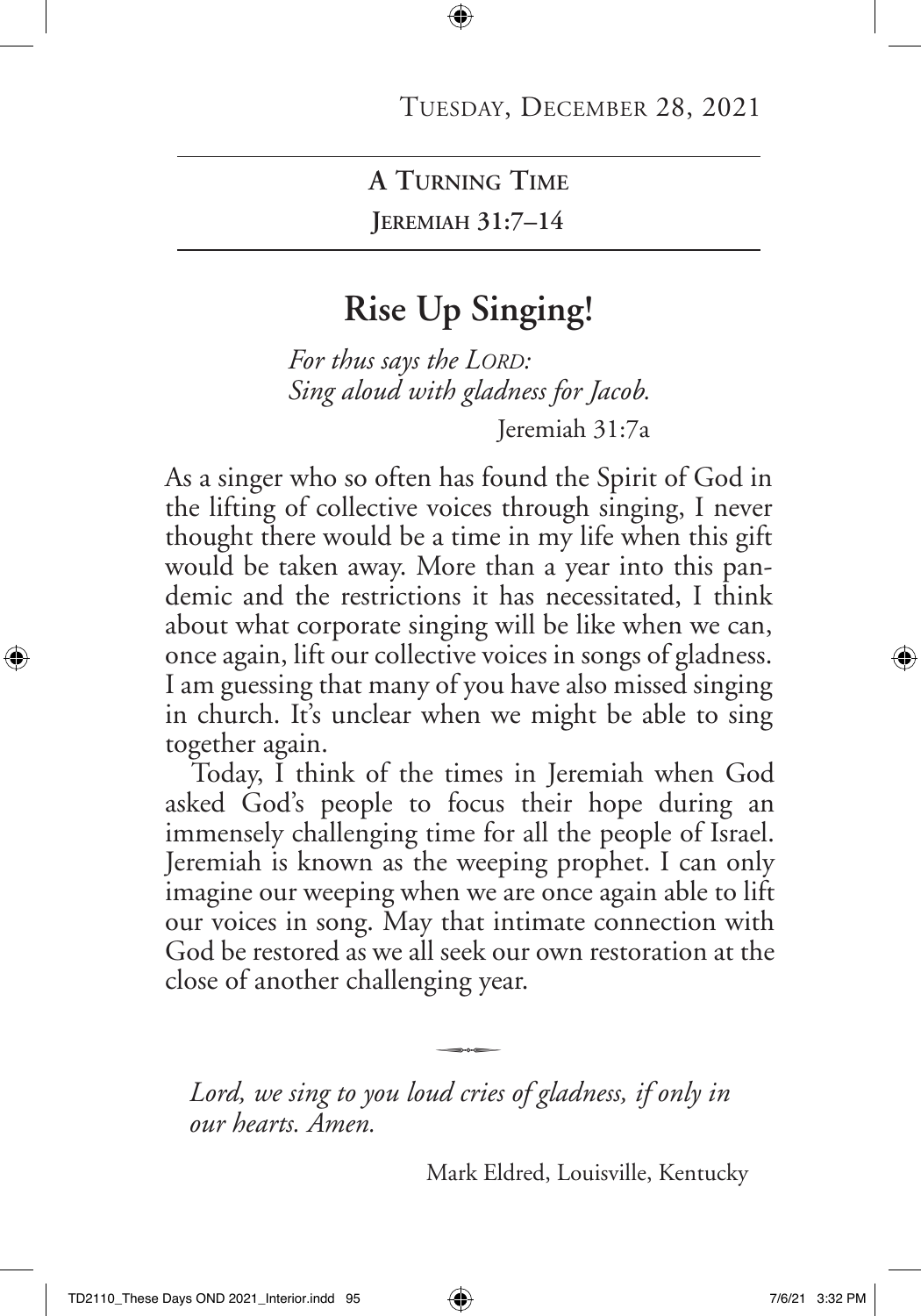**John 1:1–18**

## **Light of Mine**

*In him was life, and the life was the light of all people.*

John 1:4

I am a morning person pondering this Scripture just after experiencing the springtime shift to daylight savings time, when we lost an hour of morning sunlight. I start most of my days reading Scripture, seeking the light of the Word. As I write this on the first Monday of Holy Week, I sit and ponder both Jesus' birth and death simultaneously, as they relate to the beginning of John's Gospel.

How important was Jesus' life, his presence, his godliness in the human flesh as one of us, breathing, eating, feeling, mourning, laughing, weeping, walking, empathizing, healing, living, and dying in body. His very life is our light, even before sunup, even on our worst and most challenging days. When I think about the hour of sleep gone and the later sunrise, I am reminded of the light in the darkness for all of us, the Son, Jesus the Christ. As we anticipate the year 2021 turning to 2022, might we continually seek the light of the Word in our very lives.  $\overline{\phantom{a}}$ 

*God, be our life's light, both in day and at night. Amen.*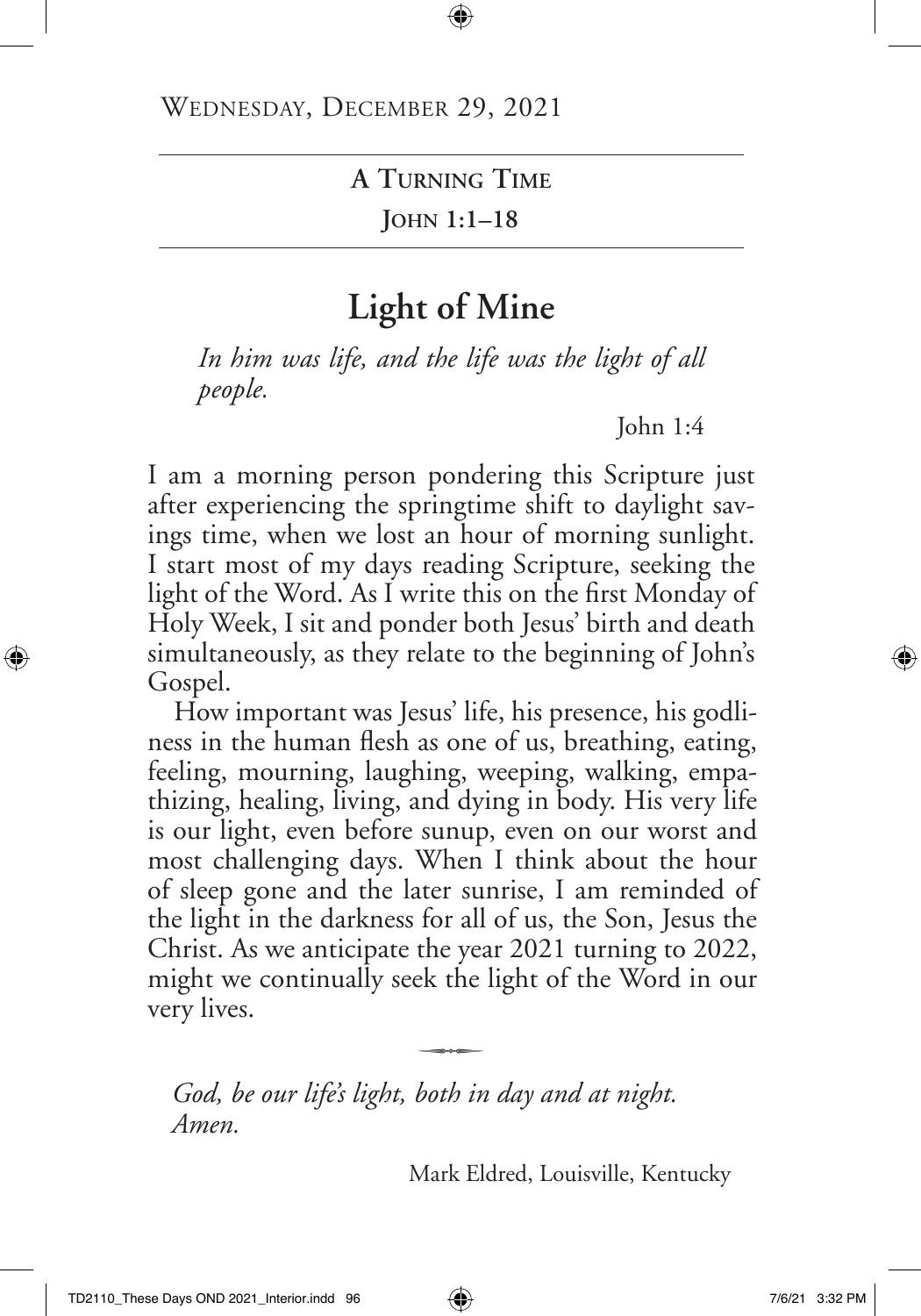**John 1:1–18**

### **Go Tell It!**

*He himself was not the light, but he came to testify to the light.*

John 1:8

Some might not be as familiar with a tradition of testifying. Yet we all have a faith and a story. We have all shared in this pandemic collectively, but its effect on each of us was also individual. Your story is important to God. Your experience in the world, through faith, is relevant and important.

Maintaining our faith through times of struggle is an example of God's continual light making its way into the world, still working its way into and through our hearts. I have some sense that our testimonies will be needed in 2022, as we are called to share God's steadfast and abundant love with those whose lives during the pandemic severely challenged their very life and faith. Might we remember this first chapter of John and its message to us that we are a people called to continue to testify to that very light; that our lives and individual faith stories are a continuation of the gift of God's love, grace, mercy, and peace on earth, here and now.

*Lord, make us instruments of your peace. Amen.*

 $\overline{\phantom{a}}$